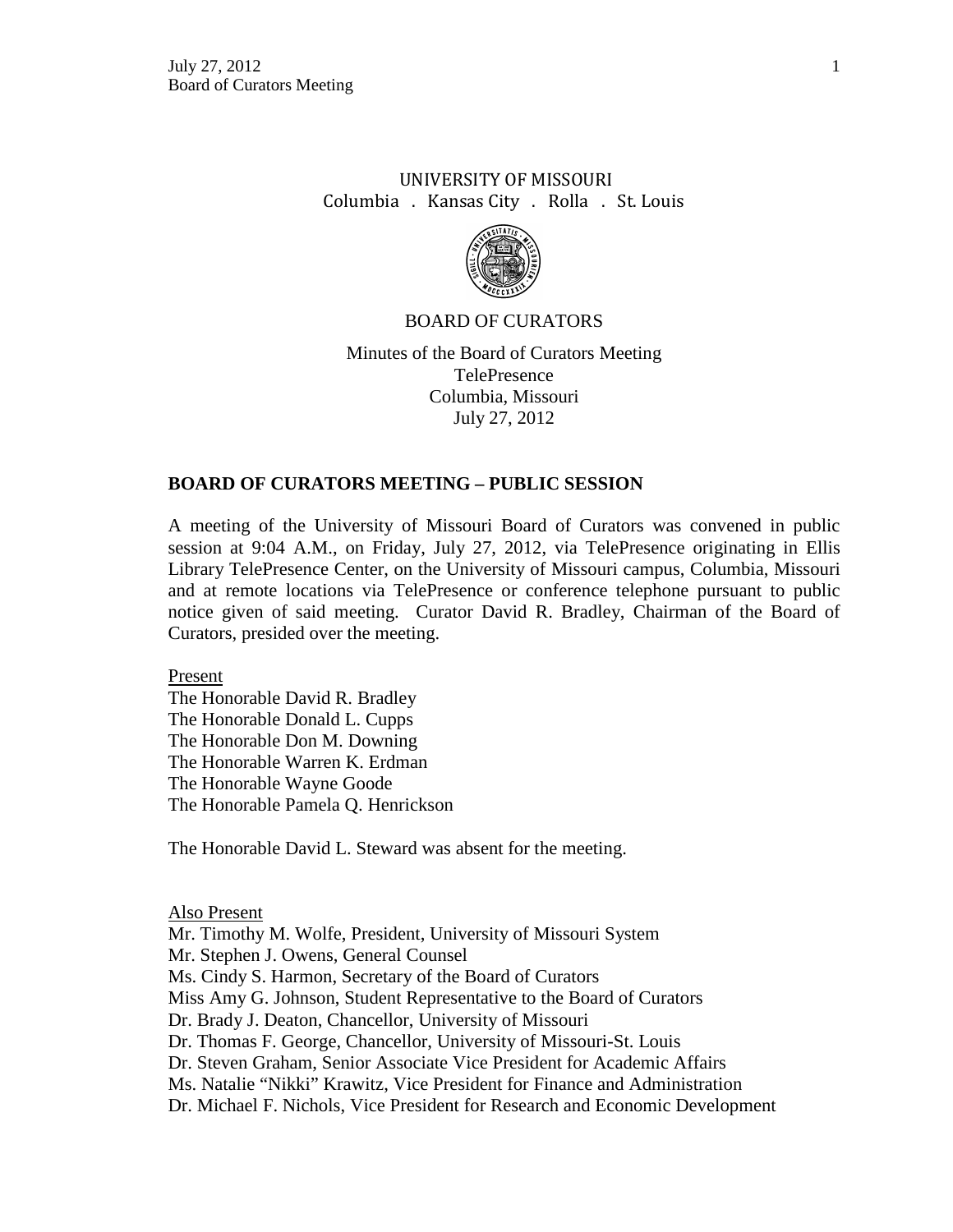Dr. Cheryl B. Schrader, Chancellor, Missouri University of Science and Technology Dr. Robert W. Schwartz, Chief of Staff Ms. Jennifer Hollingshead, Chief Communications Officer Media Representatives

## **General Business**

### **Consent Agenda**

It was endorsed by President Wolfe, moved by Curator Erdman and seconded by

Curator Goode, that the following items be approved by consent agenda:

## CONSENT AGENDA

- 1. Minutes of the Board of Curators Meeting, June 26-27, 2012
- 2. Minutes of the Board of Curators Committee Meetings, June 26-27, 2012
- 3. Spinal Cord Injuries Research Program Proposal James C-M. Lee, MU
- 4. CRR 200.010 Amendment, Standard of Conduct and CRR 200.020 Amendment, Rules of Procedures in Student Conduct Matters, UM
- 5. CRR 340.070.E Amendment, Faculty Leave, UM
- 6. CRR 330.015 Amendment, Policy on Conflict of Interest, UM
- 1. Minutes of the Board of Curators Meeting, June 26-27, 2012 as provided to the Curators for review and approval.
- 2. Minutes of the Board of Curators Committee Meetings, June 26-27, 2012 as provided to the Curators for review and approval.
- 3. Spinal Cord Injuries Research Program Proposal James C-M. Lee, MU –

**Spinal Cord Injuries And Congenital Or Acquired Disease Processes Research Program**

Proposal Recommended For Funding 2013

Quantum Dot-Emitted Light on Secondary Spinal Cord Injury-Related Oxidative Pathways

James C-M. Lee Department of Biological Engineering University of Missouri-Columbia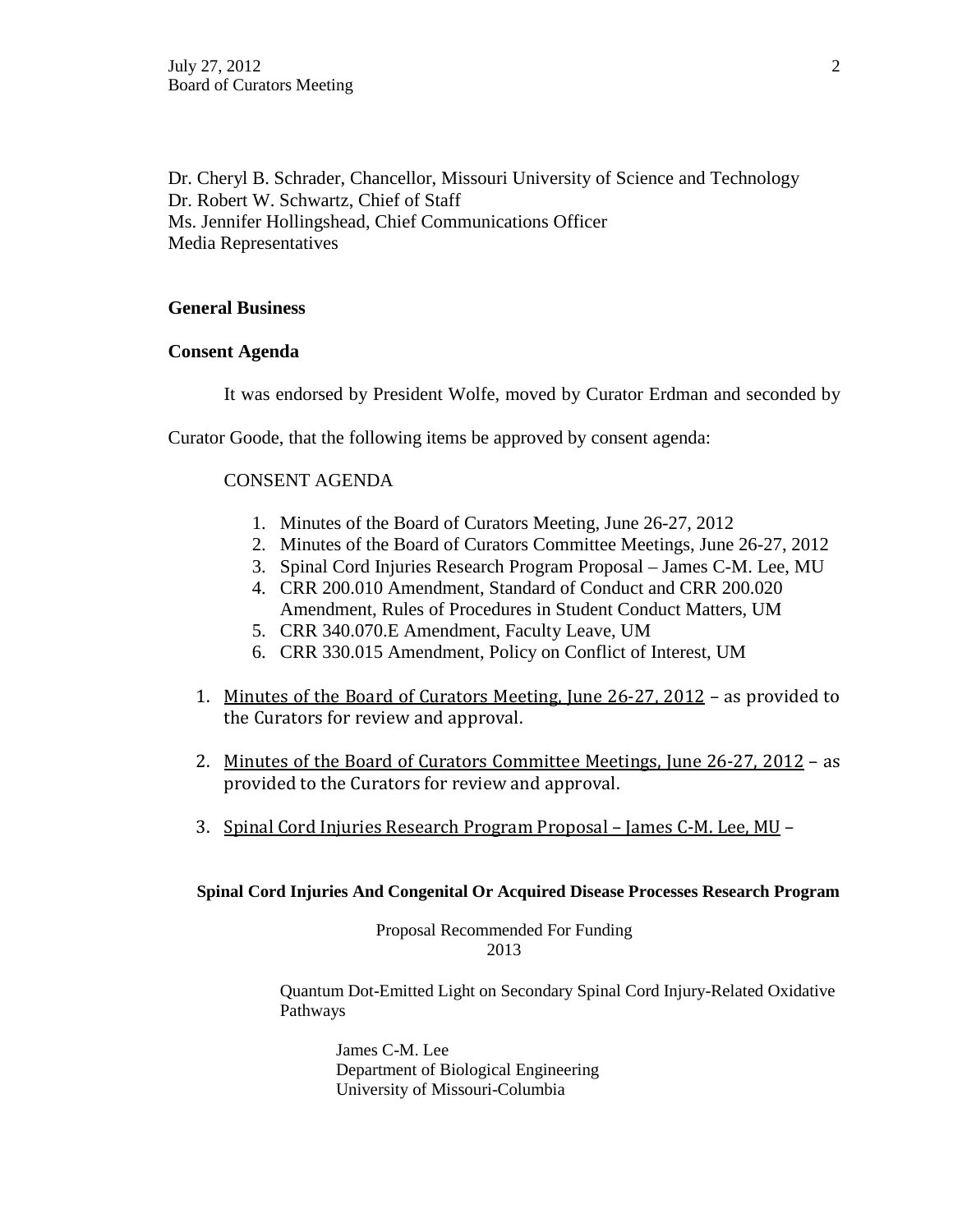4. CRR 200.010 Amendment, Standard of Conduct and CRR 200.020 Amendment, Rules of Procedures in Student Conduct Matters, UM

### **Chapter 200: Student Conduct 200.010 Standard of Conduct**

Amended Bd. Min. 3-20-81; Bd. Min. 8-3-90, Bd. Min 5-19-94; Bd. Min. 5-24-01; Bd. Min. 7- 27-12

A student enrolling in the University assumes an obligation to behave in a manner compatible with the University's function as an educational institution and voluntarily enters into a community of high achieving scholars. Consequently, students assume new privileges along with new responsibilities in accordance with the University's mission and expectations.

These expectations have been established in order to protect a specialized environment conducive to learning which fosters integrity, academic success, personal and professional growth, and responsible citizenship.

A. **Jurisdiction of the University of Missouri** generally shall be limited to conduct which occurs on the University of Missouri premises or at University-sponsored or Universitysupervised functions. However, nothing restrains the administration of the University of Missouri from taking appropriate action, including, but not limited to, the imposition of sanctions under Section 200.020(C), against students for conduct on or off University premises in order to protect the physical safety of students, faculty, staff, and visitors.

B. **Conduct** for which students are subject to sanctions falls into the following categories:

1. **Academic dishonesty,** such as cheating, plagiarism, or sabotage. The Board of Curators recognizes that academic honesty is essential for the intellectual life of the University. Faculty members have a special obligation to expect high standards of academic honesty in all student work. Students have a special obligation to adhere to such standards. In all cases of academic dishonesty, the instructor shall make an academic judgment about the student's grade on that work and in that course. The instructor shall report the alleged academic dishonesty to the Primary Administrative Officer.

a. The term **cheating** includes but is not limited to: (i) use of any unauthorized assistance in taking quizzes, tests, or examinations; (ii) dependence upon the aid of sources beyond those authorized by the instructor in writing papers, preparing reports, solving problems, or carrying out other assignments; (iii) acquisition or possession without permission of tests or other academic material belonging to a member of the University faculty or staff; or (iv) knowingly providing any unauthorized assistance to another student on quizzes, tests, or examinations.

b. The term **plagiarism** includes, but is not limited to: (i) use by paraphrase or direct quotation of the published or unpublished work of another person without fully and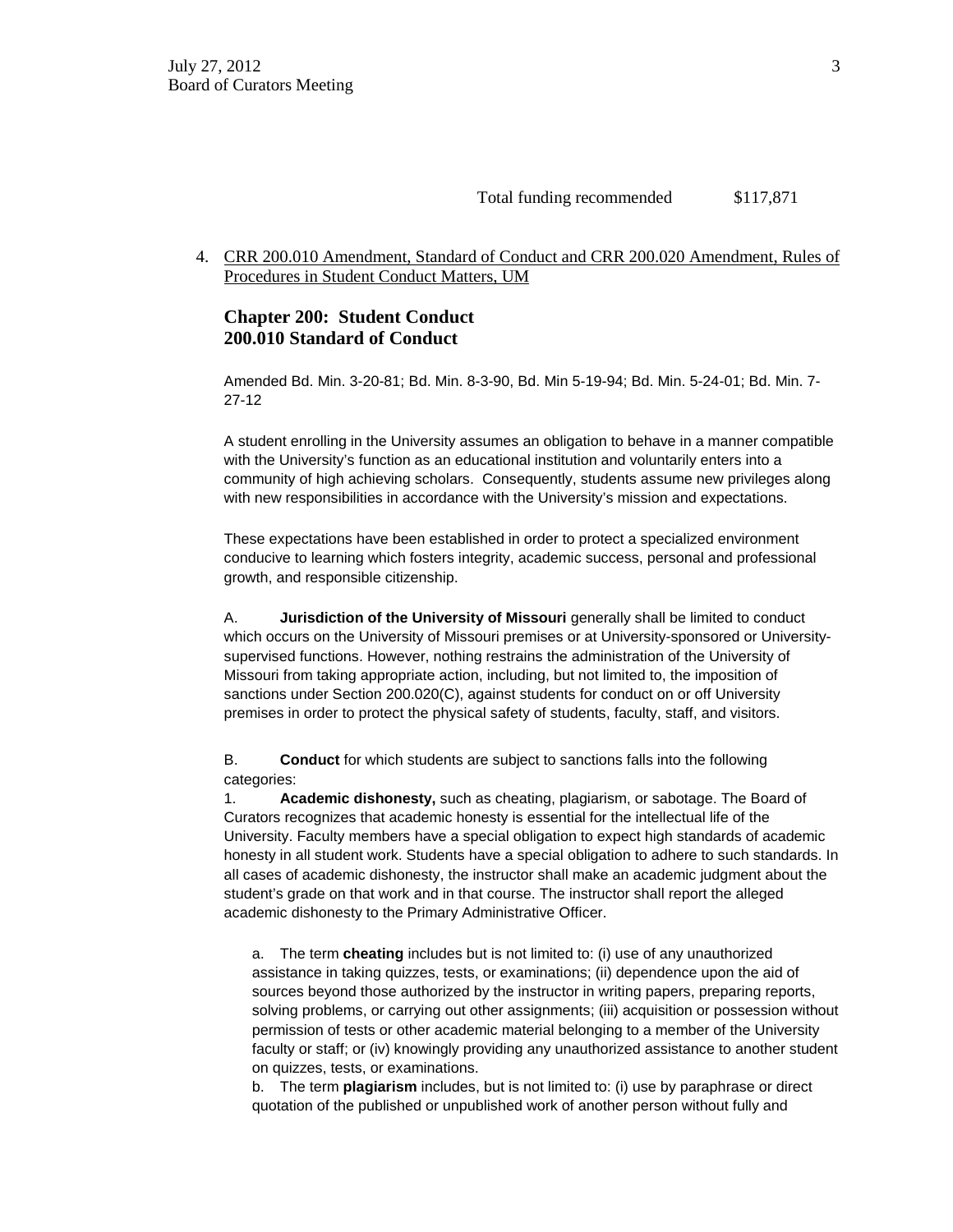properly crediting the author with footnotes, citations or bibliographical reference; (ii) unacknowledged use of materials prepared by another person or agency engaged in the selling of term papers or other academic materials; or (iii) unacknowledged use of original work/material that has been produced through collaboration with others without release in writing from collaborators.

c. The term **sabotage** includes, but is not limited to, the unauthorized interference with, modification of, or destruction of the work or intellectual property of another member of the University community.

2. **Forgery, alteration, or misuse** of University documents, records or identification, or knowingly furnishing false information to the University.

3. **Obstruction or disruption** of teaching, research, administration, conduct proceedings, or other University activities, including its public service functions on or off campus.

4. **Physical abuse, threats of violence,** or other conduct which threatens or endangers the health or safety of any person.

5. **Nonconsensual sexual behavior** including but not limited to rape; sexual assault; nonconsensual sexual touching of the genitals, breast or anus of another person or the touching of another with one's own genitals whether directly or through the clothing; or exposing one's genitals to another under circumstances in which he or she should reasonably know that his or her conduct is likely to cause affront or alarm, or sexual harassment.

6. **Stalking** another by following or engaging in a course of conduct with no legitimate purpose that puts another person reasonably in fear for his or her safety or would cause a reasonable person under the circumstances to be frightened, intimidated or emotionally distressed.

7. **Harassment** by engaging in a course of conduct directed at a specific person that serves no legitimate purpose that would cause a reasonable person under the circumstances to be frightened, intimidated, or emotionally distressed.

8. **Invasion of privacy** by photographing or recording (using electronic or other means) another person in a state of full or partial nudity in a place where one would have a reasonable expectation of privacy without that person's consent, and distributing or transmitting that image without that person's consent.

9. **Participating in attempted or actual theft** of, damage to, or possession without permission of property of the University or of a member of the University community or of a campus visitor.

10. **Unauthorized possession**, duplication or use of keys to any University facilities or unauthorized entry to or use of University facilities.

11. **Violation of University policies**, rules or regulations or of campus regulations including, but not limited to, those governing residence in University-provided housing, or the use of University facilities, or the time, place and manner of public expression.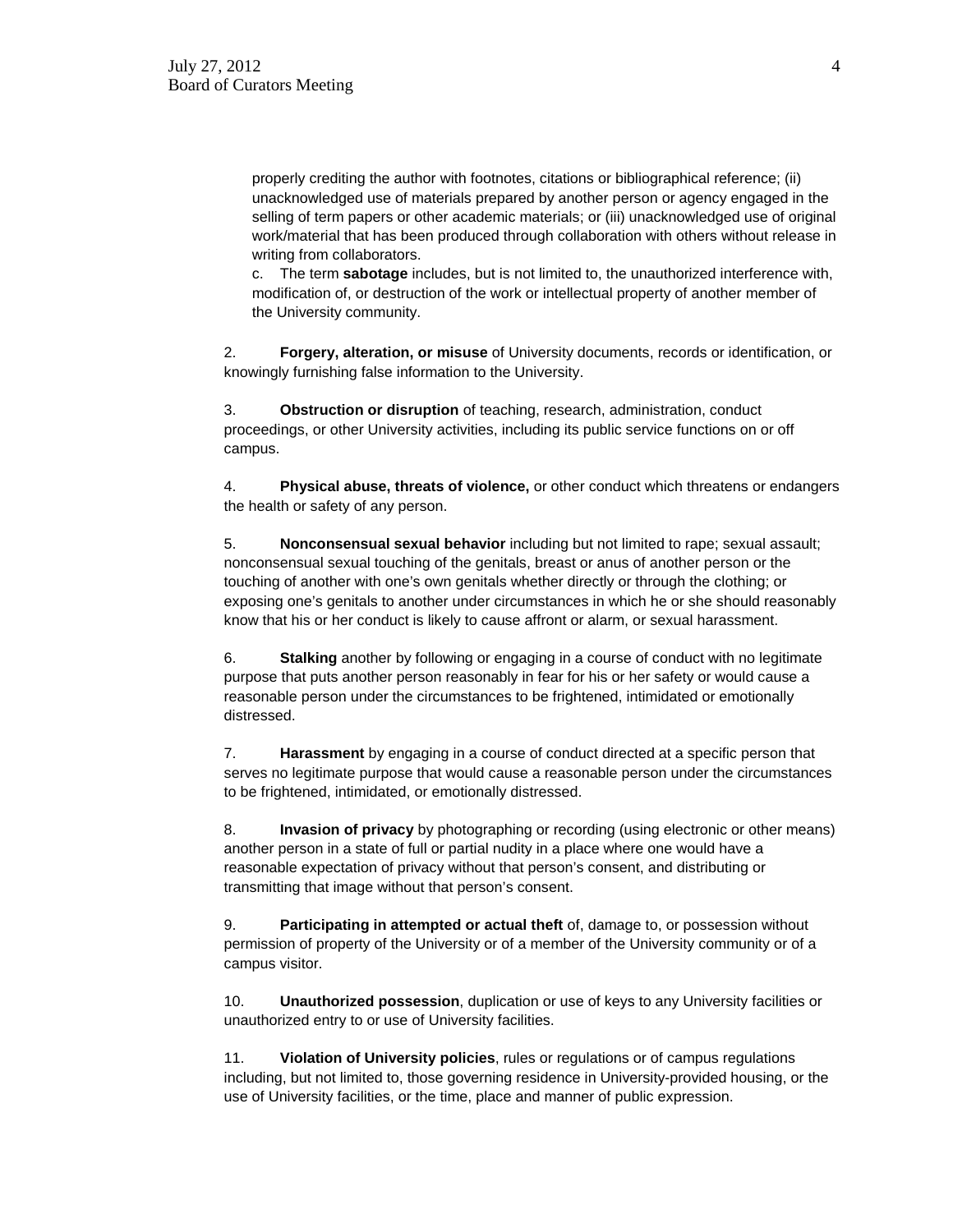12. **Manufacture, use, possession, sale or distribution of alcoholic beverages** or any controlled substance without proper prescription or required license or as expressly permitted by law or University regulations, including operating a vehicle on University property, or on streets or roadways adjacent to and abutting a campus, under the influence of alcohol or a controlled substance as prohibited by law of the state of Missouri.

- 13. **Disruptive or disorderly conduct** or lewd, indecent, or obscene conduct or expression.
- 14. **Failure to comply** with directions of University officials acting in the performance of their duties.
- 15. **The illegal or unauthorized possession or use of firearms**, explosives, other weapons, or hazardous chemicals.
- 16. **Misuse in accordance with University policy of computing resources**, including but not limited to:
	- a. Actual or attempted theft or other abuse.
	- b. Unauthorized entry into a file to use, read, or change the contents, or for any other purpose.
	- c. Unauthorized transfer of a file.
	- d. Unauthorized use of another individual's identification and password.
	- e. Use of computing facilities to interfere with the work of another student, faculty member, or University official.
	- f. Use of computing facilities to interfere with normal operation of the University computing system.
	- g. Knowingly causing a computer virus to become installed in a computer system or file.

### **Chapter 200: Student Conduct 200.020 Rules of Procedures in Student Conduct Matters**

Bd. Min. 11-8-68, Amended Bd. Min. 3-20-81; Bd. Min. 12-8-89, Amended 5-19-94; Bd. Min. 5-24-01, Bd. Min. 7-27-12.

- A**. Preamble**. The following rules of procedure in student conduct matters are hereby adopted in order to insure insofar as possible and practicable (a) that the requirements of procedural due process in student conduct proceedings will be fulfilled by the University, (b) that the immediate effectiveness of Section 10.030, which is Article V of the Bylaws of the Board of Curators relating to student conduct and sanctions may be secured for all students in the University of Missouri, and (c) that procedures shall be definite and determinable within the University of Missouri.
- B. **Definitions**. As used in these rules, the following definitions shall apply:
	- 1. **Primary Administrative Officers**. As used in these procedures, the Chief Student Affairs Administrator on each campus is the Primary Administrative Officer except in cases of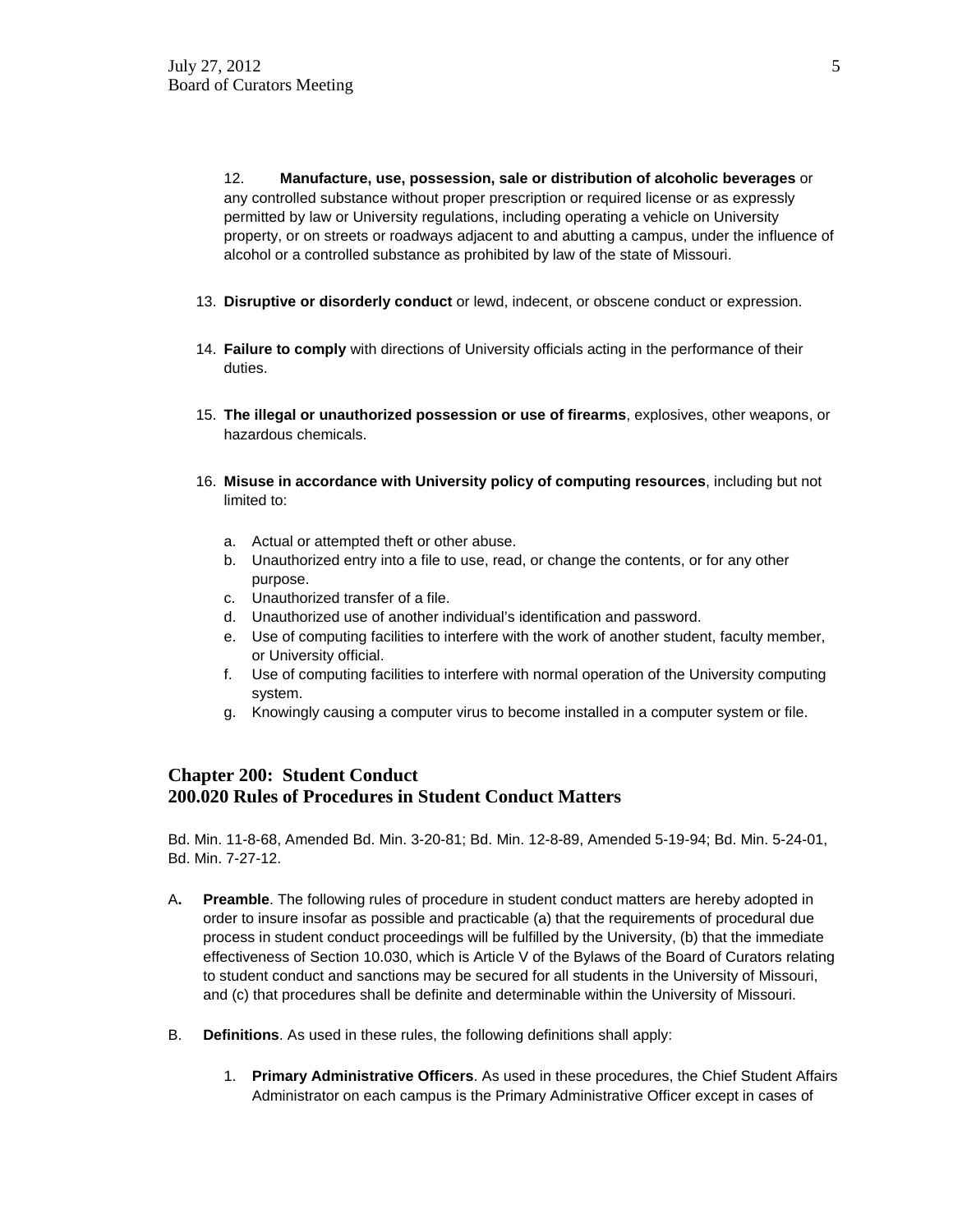academic dishonesty, where the Chief Academic Administrator is the Primary Administrative Officer. Each Primary Administrative Officer may appoint designee(s) who are responsible for the administration of these conduct procedures, provided all such appointments must be in writing, filed with the Chancellor of the campus, and the office of General Counsel. The Primary Administrator's Office will certify in writing that the given designee has been trained in the administration of student conduct matters.

- 2**. Student Panel**. A panel of students appointed by the Chancellor, from which shall be selected by the Chair, upon the request of a student charged before the Student Conduct Committee, not more than three students to serve with the Student Conduct Committee.
- **3. Student**. A person having once been admitted to the University who has not completed a course of study and who intends to or does continue a course of study in or through one of the campuses of the University. For the purpose of these rules, student status continues whether or not the University's academic programs are in session.
- 4. **Student Conduct Committee**. As used in these procedures, "Student Conduct Committee," hereinafter referred to as the Committee, is that body on each campus which is authorized to conduct hearings and to make dispositions under these procedures or a Hearing Panel of such body as herein defined.

#### C**. Sanctions**.

- 1. The following sanctions may be imposed upon any student found to have violated the Student Conduct Code; more than one of the sanctions may be imposed for any single violation:
	- a. Warning. A notice in writing to the student that the student is violating or has violated institutional regulations.
	- b. Probation. A written reprimand for violation of specified regulations. Probation is for a designated period of time and includes the probability of more severe sanctions if the student is found to be violating any institutional regulation(s) during the probationary period.
	- c. Loss of Privileges. Denial of specified privileges for a designated period of time.
	- d. Restitution. Compensation for loss, damage, or injury to the University or University property. This may take the form of appropriate service and/or monetary or material replacement.
	- e. Discretionary Sanctions. Work assignments, service to the University, or other related discretionary assignments.
	- f. Residence Hall Suspension. Separation of the student from the residence halls for a definite period of time, after which the student is eligible to return. Conditions for readmission may be specified.
	- g. Residence Hall Expulsion. Permanent separation of the student from the residence halls.
	- h. University Dismissal. An involuntary separation of the student from the institution for misconduct apart from academic requirements. It does not imply or state a minimum separation time.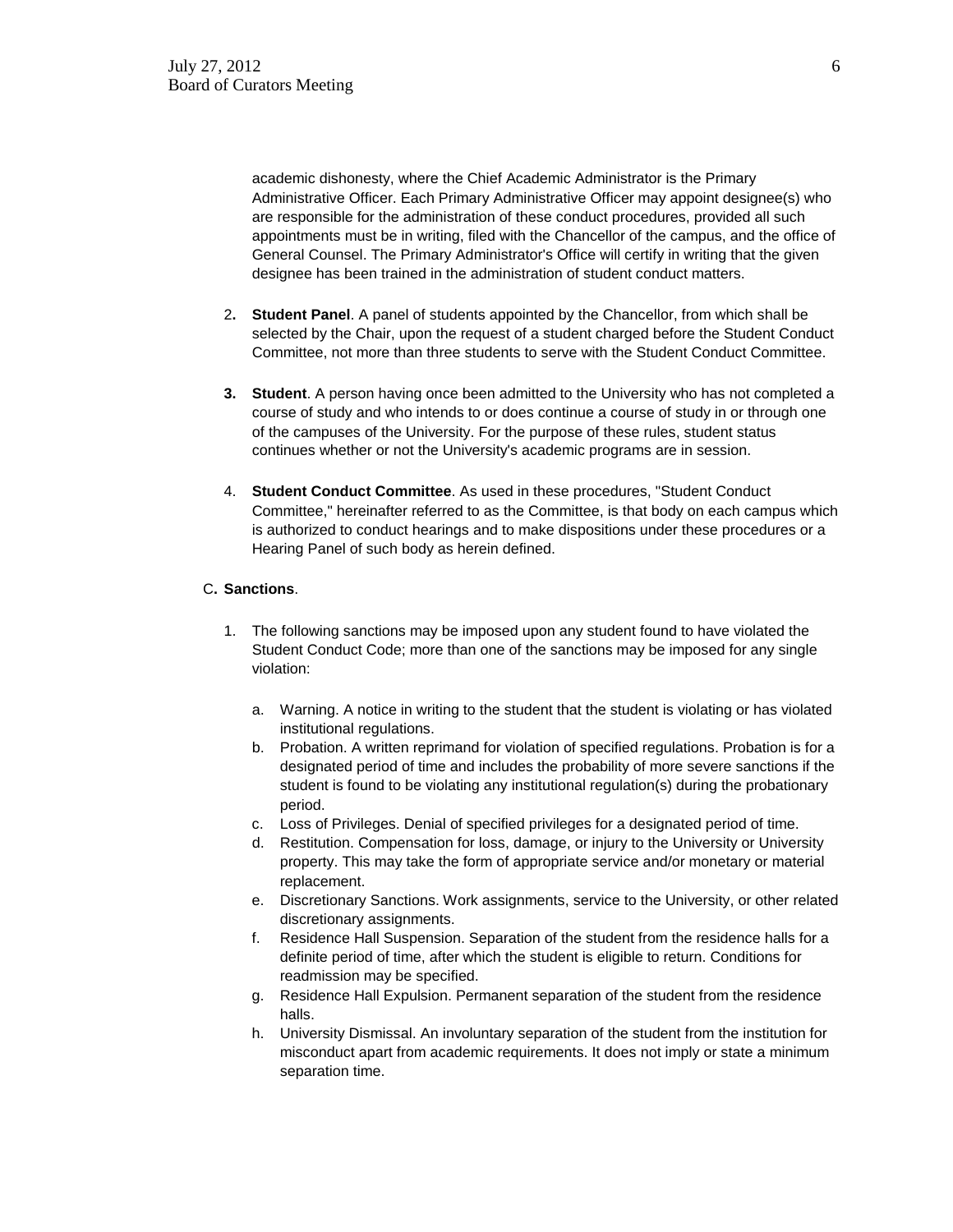- i. University Suspension. Separation of the student from the University for a definite period of time, after which the student is eligible to return. Conditions for readmission may be specified.
- j. University Expulsion. Permanent separation of the student from the University.
- 2**. Temporary Suspension.** The Chancellor or Designee may at any time temporarily suspend or deny readmission to a student from the University pending formal procedures when the Chancellor or Designee finds and believes from available information that the presence of a student on campus would seriously disrupt the University or constitute a danger to the health, safety, or welfare of members of the University community. The appropriate procedure to determine the future status of the student will be initiated within seven calendar days.
- D. **Records Retention.** Student conduct records shall be maintained for five years after University action is completed.

#### E. **Policy and Procedures.**

1. **Preliminary Procedures.** The Primary Administrative Officer/Designee(s) shall investigate any reported student misconduct before initiating formal conduct procedures and give the student the opportunity to present a personal version of the incident or occurrence. The Primary Administrative Officer/Designee(s) may discuss with any student such alleged misconduct and the student shall attend such consultation as requested by the Primary Administrative Officer/Designee(s). The Primary Administrative Officer/Designee(s), in making an investigation and disposition, may utilize student courts and boards and/or divisional deans to make recommendations.

2. **Informal Dispositions.** The Primary Administrative Officer/Designee(s) shall have the authority to make a determination and to impose appropriate sanctions and shall fix a reasonable time within which the student shall accept or reject a proposed informal disposition. A failure of the student either to accept or reject within the time fixed may be deemed by the University to be an acceptance of the determination, provided the student has received written notice of the proposed determination and the result of the student's failure to formally reject and, in such event, the proposed disposition shall become final upon expiration of such time. If the student rejects informal disposition it must be in writing and shall be forwarded to the Committee. The Primary Administrative Officer/Designee(s) may refer cases to the Committee without first offering informal disposition.

#### 3. **Formal Procedure and Disposition.**

#### a. **Student Conduct Committee:**

1) The Committee shall be appointed by the Chancellor and shall have the authority to impose appropriate sanctions upon any student or students appearing before it.

2) The Committee, when appropriate or convenient, may be divided by the Chair of the Committee into Hearing Panels, each panel to be composed of at least five Committee members, which may include a maximum of two students, present at the hearing, including a designated chair. A Hearing Panel has the authority of the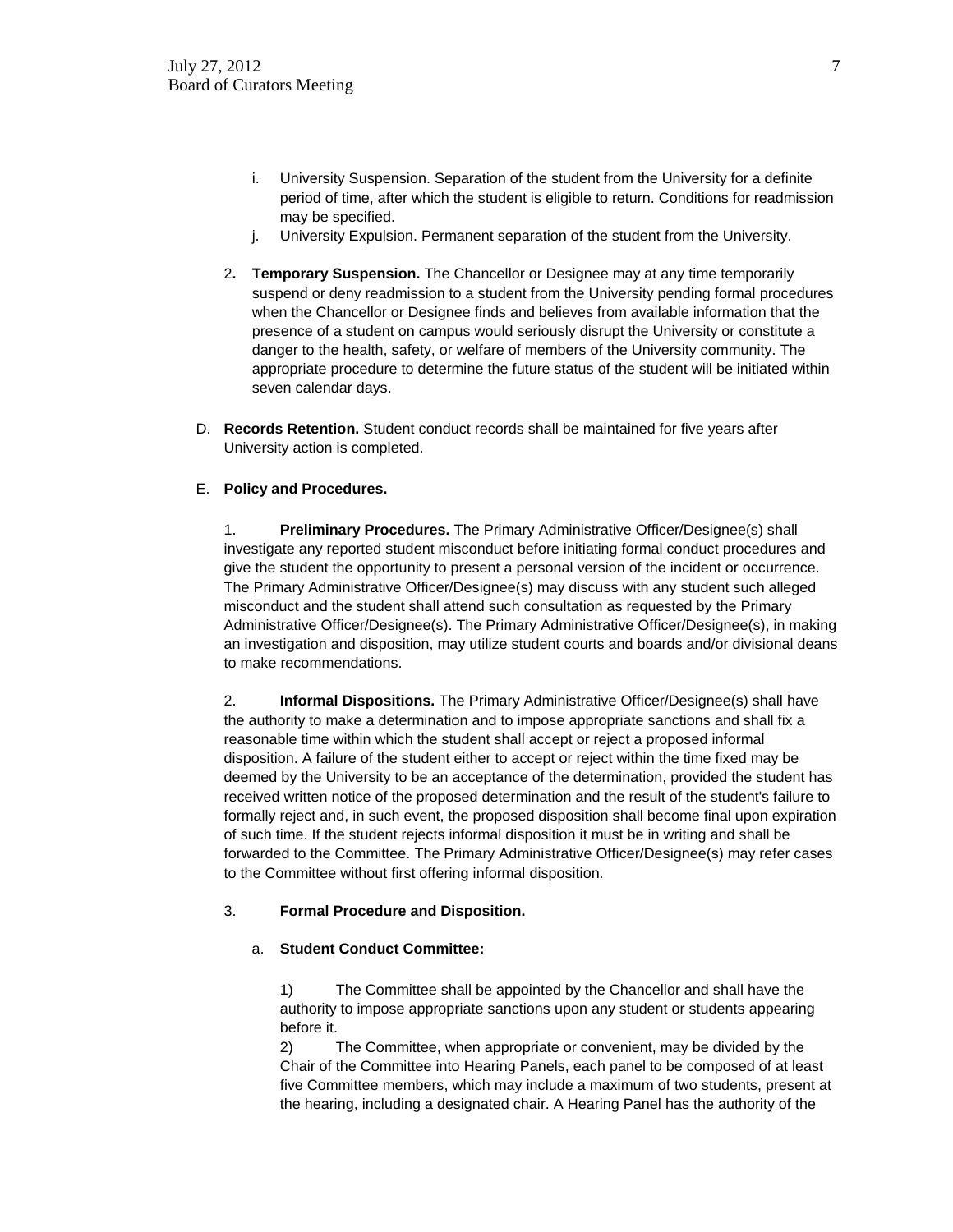whole Committee in those cases assigned to it. The Chair of the Committee or of a Hearing Panel shall count as one member of the Committee or Hearing Panel and have the same rights as other members.

3) Each Chancellor shall appoint a panel of students, to be known as the Student Panel. Upon written request of a student charged before the Committee, made at least seventy-two (72) hours prior to the hearing, the Chair of the Committee or Hearing Panel shall appoint from the Student Panel not more than three students to sit with the Committee or two students to sit with the Hearing Panel (as stated in 4.a.(2)) for that particular case. When students from the Student Panel serve at the request of a student charged, they shall have the same rights as other members of the Committee or Hearing Panel.

b. **General Statement of Procedures.** A student charged with a breach of the Student Conduct Code is entitled to a written notice and a formal hearing unless the matter is disposed of under the rules for informal disposition. Student conduct proceedings are not to be construed as judicial trials and need not wait for legal action before proceeding; but care shall be taken to comply as fully as possible with the spirit and intent of the procedural safeguards set forth herein. The Office of the General Counsel shall be legal adviser to the Committee and the Primary Administrative Officer/Designee(s).

c. **Notice.** The Primary Administrative Officer/Designee(s) shall initiate student conduct proceedings by arranging with the Chair to call a meeting of the Committee and by giving written notice by certified mail or personal delivery to the student charged with misconduct. The notice shall set forth the date, time, and place of the alleged violation and the date, time, and place of the hearing before the Committee. Notice by certified mail may be addressed to the last address currently on record with the University. Failure by the student to have a current correct local address on record with the University shall not be construed to invalidate such notice. The notice shall be given at least seven (7) consecutive days prior to the hearing, unless a shorter time be fixed by the Chair for good cause. Any request for continuance shall be made in writing to the Chair, who shall have the authority to continue the hearing if the request is timely and made for good cause. The Chair shall notify the Primary Administrative Officer/Designee(s) and the student of the new date for the hearing. If the student fails to appear at the scheduled time, the Committee may hear and determine the matter.

4. **Right to Petition for Review:** (other than University expulsion, University dismissal, or University suspension).

a. In all cases where the sanction imposed by the Committee is other than University expulsion, University dismissal, or University suspension, the Primary Administrative Officer/Designee(s), the charged student or the alleged victim, (referred to hereafter as the "complainant") in the case of nonconsensual sexual behavior may petition the Chancellor or Designee in writing for a review of the decision within five (5) calendar days after written notification. A copy of the Petition for Review must also be served upon the nonappealing party or parties within such time. The Petition for Review must state the grounds or reasons for review in detail, and the nonappealing party or parties may answer the petition within five (5) calendar days.

b. The Chancellor or Designee may grant or refuse the right of review. In all cases where the Petition for Review is refused, the action of the Committee shall be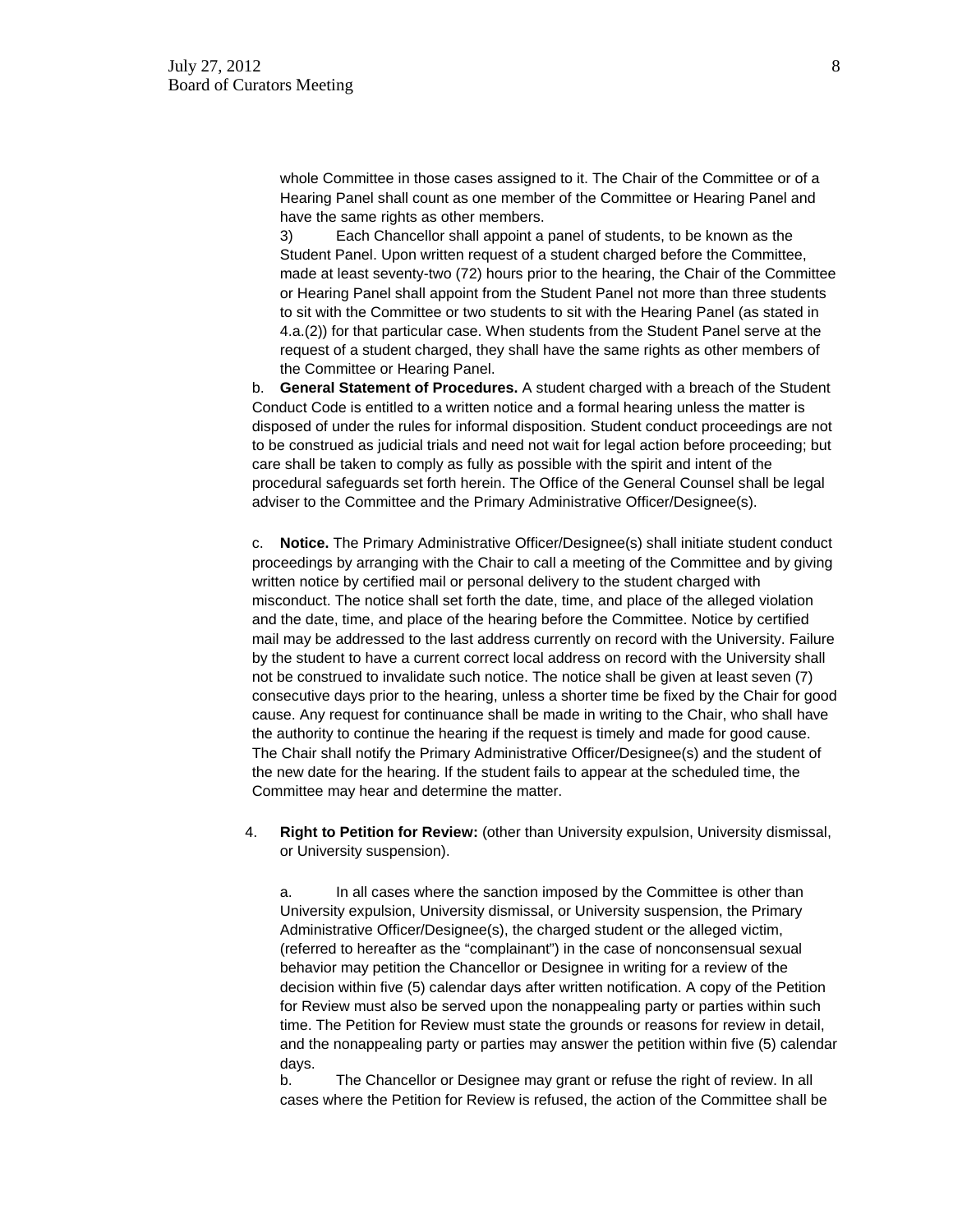final. If the Chancellor or Designee reviews the decision, the action of the Chancellor shall be final unless it is to remand the matter for further proceedings.

5. **Right of Appeal** (University expulsion, University dismissal, or University suspension only).

- a. When a charged student is expelled, dismissed, or suspended from the University by the Committee, the Primary Administrative Officer/Designee(s), the charged student or the complainant in the case of nonconsensual sexual behavior may appeal such decision to the Chancellor or Designee by filing written notice of appeal stating the grounds or reasons for appeal in detail with the Chancellor within ten (10) calendar days after notification of the decision of the Committee. A copy of the Notice of Appeal will contemporaneously be given by the charged student to the Primary Administrative Officer/Designee(s) and complainant or by the Primary Administrative Officer/Designee(s) to the charged student and complainant, or by the complainant to the charged student and Primary Administrative Officer/Designee(s). The appealing party may file a written memorandum for consideration by the Chancellor with the Notice of Appeal, and the Chancellor may request a reply to such memorandum by the appropriate party.
- b. The Chancellor or Designee shall review the record of the case and the appeal documents and may affirm, reverse, or remand the case for further proceedings and shall notify each party in writing of the decision on the appeal. The action of the Chancellor shall be final unless it is to remand the matter for further proceedings.
- 6. **Status During Appeal.** In cases of suspension, dismissal, or expulsion where a Notice of Appeal is filed within the required time, a student may petition the Chancellor in writing for permission to attend classes pending final determination of appeal. The Chancellor may permit a student to continue in school under such conditions as may be designated pending completion of appellate procedures, provided such continuance will not seriously disrupt the University or constitute a danger to the health, safety, or welfare of members of the University community. In such event, however, any final sanctions imposed shall be effective from the date of the action of the Committee.
- 7. **Student Honor System.** Forums under the student honor systems established for investigating facts, holding hearings, and recommending and imposing sanctions are authorized when the student honor code or other regulations containing well defined jurisdictional statements and satisfying the requirements of Section 10.030, which is Article V of the Bylaws of the Board of Curators, have been reduced to writing and have been approved by the Chancellor and the Board of Curators and notice thereof in writing has been furnished to students subject thereto. Though the student honor system has jurisdiction, together with procedures set forth therein, instead of the Primary Administrative Officer/Designee(s), the standard of conduct called for in any such student honor system shall be deemed to contain at a minimum the same standards set forth in Section 200.010, entitled Standards of Conduct. Procedures shall satisfy the requirements of the Board of Curators' Bylaws, Section 10.030, which is Article V, and shall contain procedures herein before stated insofar as appropriate and adaptable to the particular situation and shall be approved by the Chancellor and the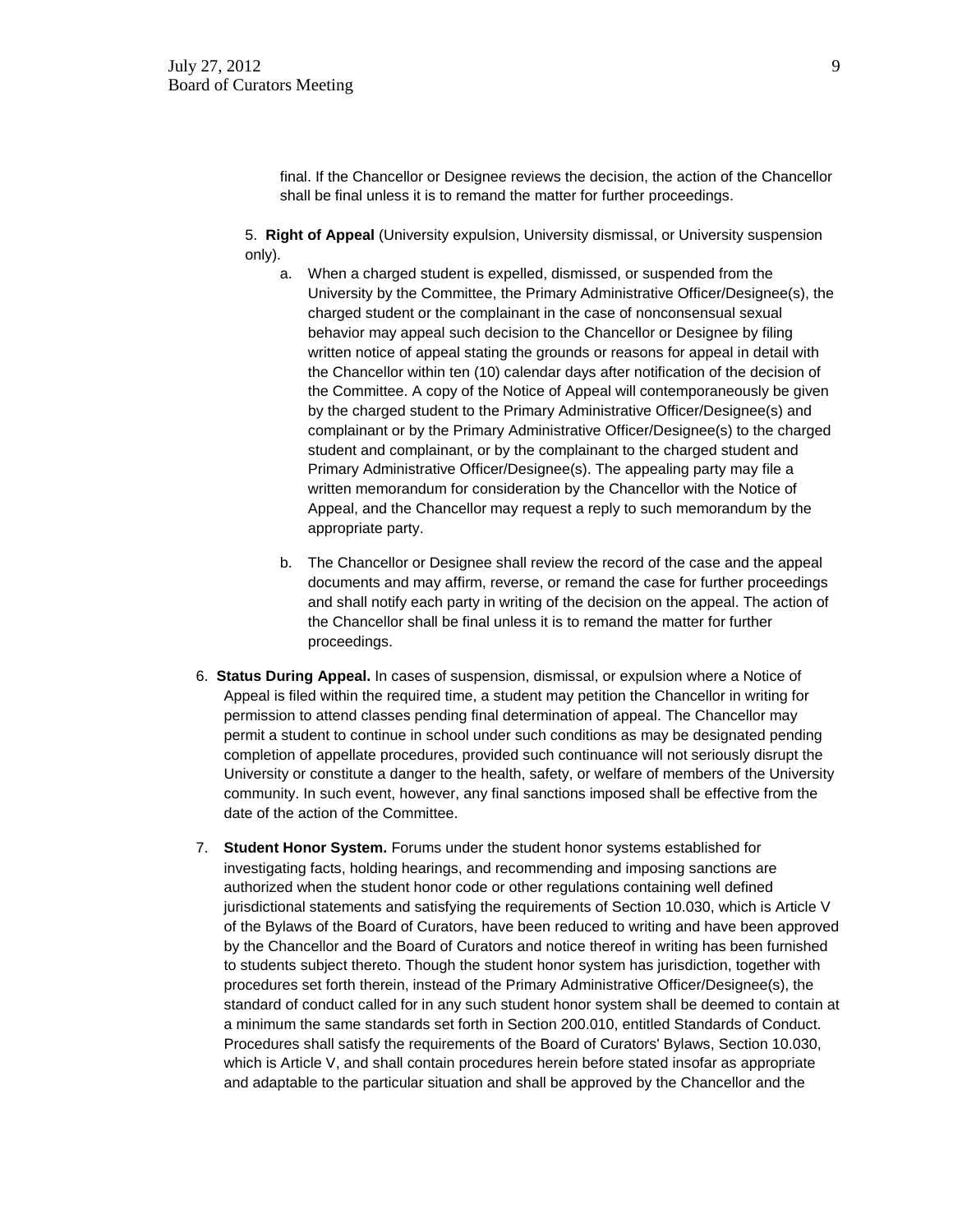General Counsel. Students subject to student honor systems shall have the rights of appeal as set forth in Section 200.020 E.6 and 7.

#### F. **Hearing Procedures.**

1. **Conduct of Hearing.** The Chair shall preside at the hearing, call the hearing to order, call the roll of the Committee in attendance, ascertain the presence or absence of the student charged with misconduct, read the notice of hearing and charges and verify the receipt of notices of charges by the student, report any continuances requested or granted, establish the presence of any adviser or counselor of the student, and call to the attention of the student charged and the adviser any special or extraordinary procedures to be employed during the hearing and permit the student to make suggestions regarding or objections to any procedures for the Conduct Committee to consider.

In cases where the misconduct charged is nonconsensual sexual behavior, the complainant will be afforded the same rights in the hearing as the accused student as described below. In such cases, questions between the accused student and the complainant will be made through the Chair.

#### a. **Opening Statements.**

- 1) The Primary Administrative Officer/Designee(s) shall make opening remarks outlining the general nature of the case and testify to any facts the investigation has revealed.
- 2) The student charged may make a statement to the Committee about the charge at this time or at the conclusion of the University's presentation. In cases of nonconsensual sexual behavior the complainant may likewise make a statement to the Committee at either time.
- b. **University Evidence.**
	- 1) University witnesses are to be called and identified or written reports of evidence introduced as appropriate.
	- 2) The Committee may question witnesses at any time.
	- 3) The student charged or, with permission of the Committee, the adviser or counselor may question witnesses or examine evidence at the conclusion of the University's presentation. In cases of nonconsensual sexual behavior the complainant may also question witnesses or examine evidence at the conclusion of the University's presentation and the student charged's questions. In such cases, questions between the charged student and the complainant will be made through the Chair.

#### c. **Charged Student Evidence.**

- 1) If the student charged has not elected to make a statement earlier under a.(2) above, the student shall have the opportunity to make a statement to the Committee about the charge.
- 2) The student may present evidence through witnesses or in the form of written memoranda.
- 3) The Committee may question the student or witnesses at any time. The Primary Administrative Officer/Designee(s) may question the student or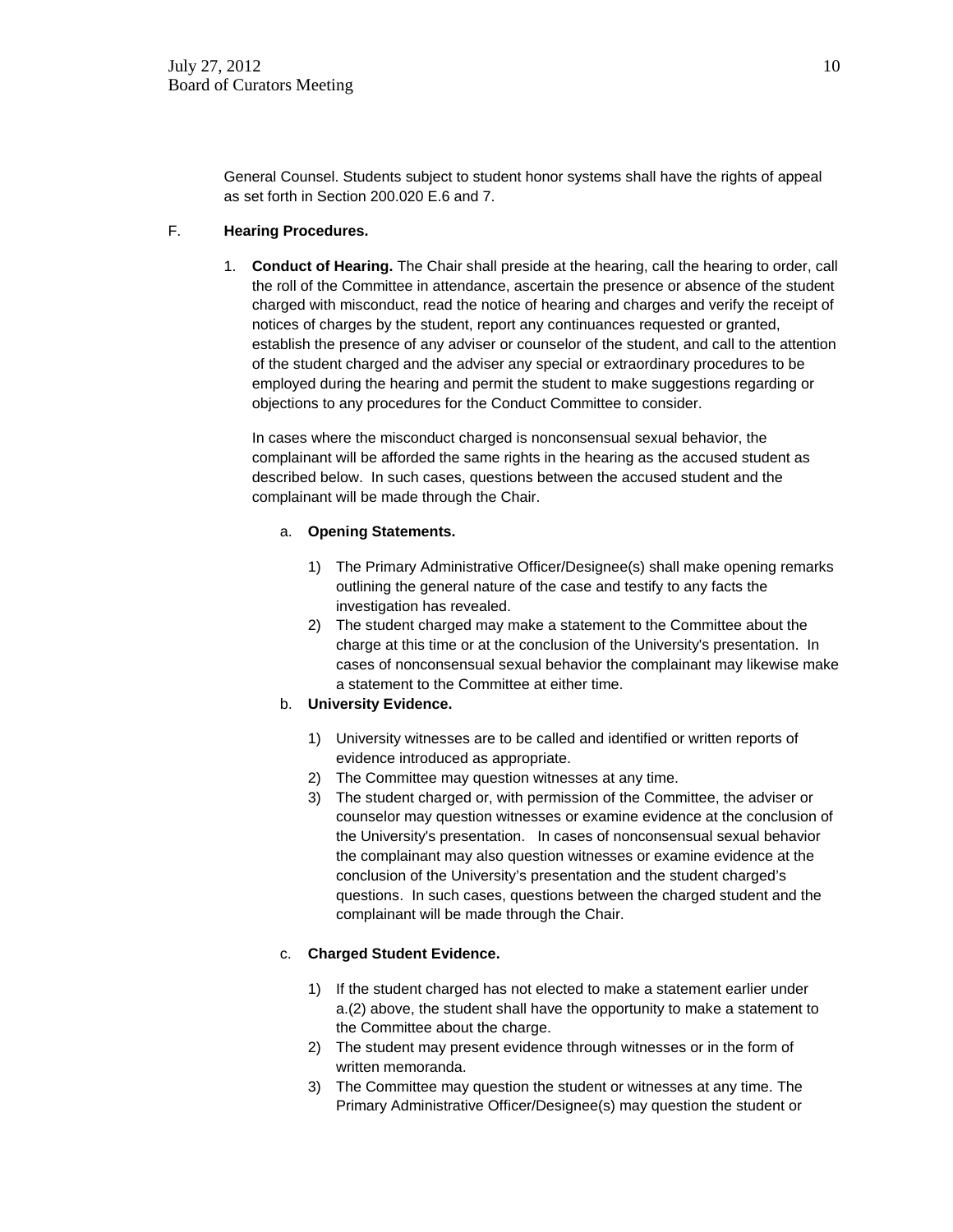witnesses. In cases of nonconsensual sexual behavior the complainant may question witnesses. In such cases, questions between the complainant and the charged student will be made through the Chair.

- d. **Complainant's Evidence** (in cases of nonconsensual sexual behavior)
	- 1) If the complainant has not elected to make a statement earlier under a(2) above, the complainant shall have the opportunity to make a statement to the Committee about the charge.
	- 2) The complainant may present evidence through witnesses or in the form of written memoranda.
	- 3) The Committee may question the complainant or witnesses at any time. The charged student may question witnesses. Questions between the charged student and the complainant will be made through the Chair.
- e. **Rebuttal Evidence.** The Committee may permit the University or the charged student, or in cases of nonconsensual sexual behavior, the complainant, to offer a rebuttal of the others' presentation(s).
- f. **Rights of Student Conduct Committee.** The Committee shall have the right to:
	- 1) Hear together cases involving more than one student which arise out of the same transaction or occurrence, but in that event shall make separate findings and determinations for each student;
	- 2) Permit a stipulation of facts by the Primary Administrative Officer/Designee(s) and the student involved;
	- 3) Permit the incorporation in the record by reference of any documentation, produced and desired in the record by the University or the student charged;
	- 4) Question witnesses or challenge other evidence introduced by either the University or the student at any time;
	- 5) Hear from the Primary Administrative Officer/Designee(s) about dispositions made in similar cases and any dispositions offered to the student appearing before the Committee;
	- 6) Call additional witnesses or require additional investigation;
	- 7) Dismiss any action at any time or permit informal disposition as otherwise provided;
	- 8) Permit or require at any time amendment of the Notice of Hearing to include new or additional matters which may come to the attention of the Committee before final determination of the case; provided, however, that in such event the Committee shall grant to the student or Primary Administrative Officer/Designee(s) such time as the Committee may determine reasonable under the circumstances to answer or explain such additional matters;
	- 9) Dismiss any person from the hearing who interferes with or obstructs the hearing or fails to abide by the rulings of the Chair of the Committee;
	- 10) Suspend summarily students from the University who, during the hearing, obstruct or interfere with the course of the hearing or fail to abide by the ruling of the Chair of the Committee on any procedural question or request of the Chair for order.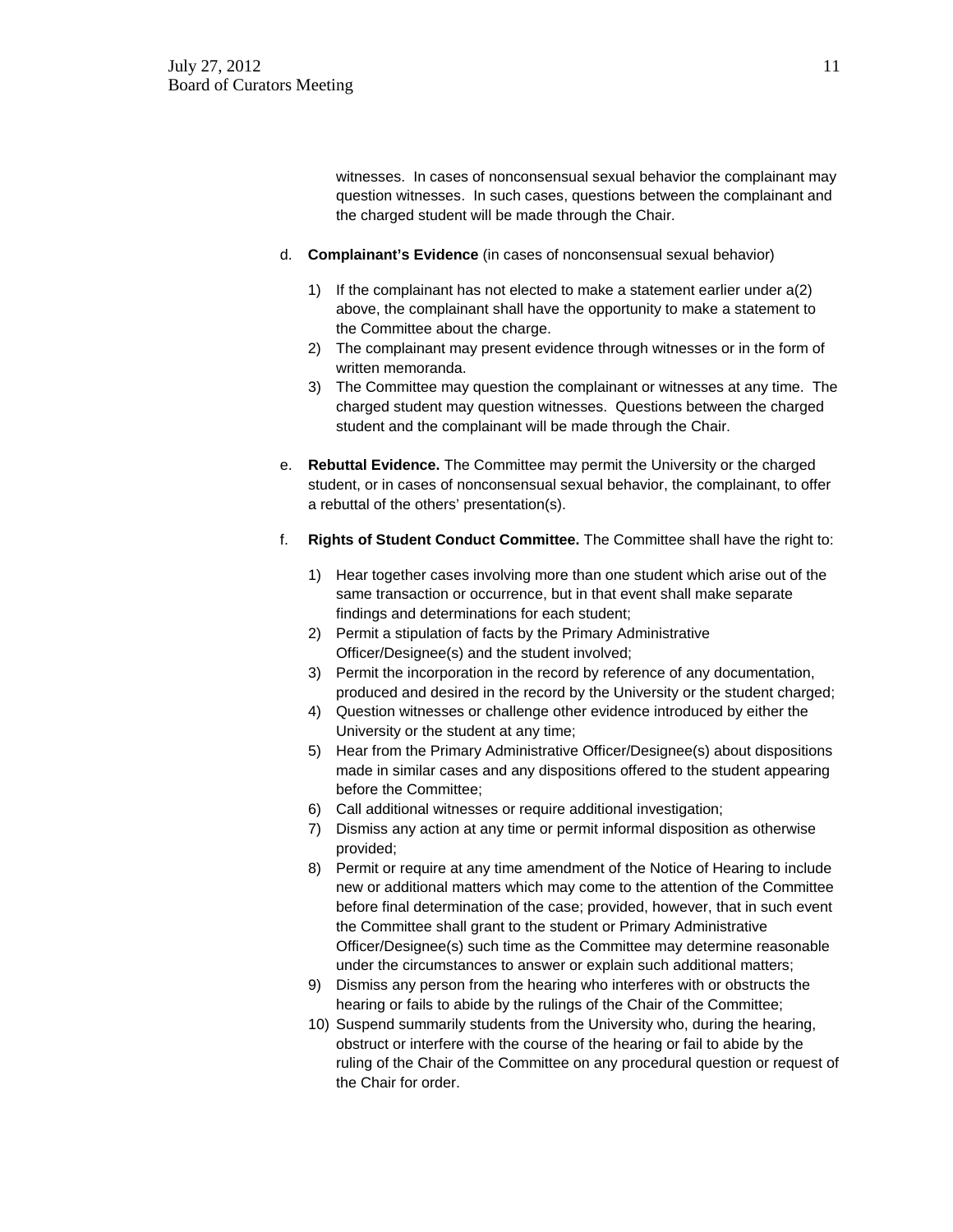- 2. **Rights of Students Charged upon Hearing and of Complainants in the Case of Nonconsensual Sexual Behavior.** A student appearing before a Committee shall have the right to:
	- a. Be present at the hearing;
	- b. Have an adviser or counselor and to consult with such adviser or counselor during the hearing;
	- c. Hear or examine evidence presented to the Committee;
	- d. Question witnesses present and testifying;
	- e. Present evidence by witnesses or affidavit;
	- f. Make any statement to the Committee in mitigation or explanation of the conduct in question;
	- g. Be informed in writing of the findings of the Committee and any sanctions it imposes; and
	- h. Request review or appeal to the Chancellor as herein provided.
- **3. Determination by the Student Conduct Committee.** The Committee shall then make its findings and determinations based on the preponderance of the evidence in executive session out of the presence of the Primary Administrative Officer/Designee(s) and the student charged. Separate findings are to be made:
	- a. As to the conduct of the student, and
	- b. On the sanctions, if any, to be imposed. No sanctions shall be imposed on the student unless a majority of the Committee present is convinced by the preponderance of the evidence that the student has committed the violation charged.
- **4. Official Report of Findings and Determinations.** The Committee shall promptly consider the case on the merits and make its findings and determination and transmit them to the Primary Administrative Officer/Designee(s) and the student charged forthwith.
- **5. Other Procedural Questions.** Procedural questions which arise during the hearing not covered by these general rules shall be determined by the Chair, whose ruling shall be final unless the Chair shall present the question to the Committee at the request of a member of the Committee, in which event the ruling of the Committee by majority vote shall be final.
- **6. General Rules of Decorum.** The following general rules of decorum shall be adhered to:
	- a. All requests to address the Committee shall be addressed to the Chair.
	- b. The Chair will rule on all requests and points of order and may consult with Committee's legal adviser prior to any ruling. The Chair's ruling shall be final and all participants shall abide thereby, unless the Chair shall present the question to the Committee at the request of a member of the Committee, in which event the ruling of the Committee by majority vote shall be final.
	- c. Rules of common courtesy and decency shall be observed at all times.
	- d. An adviser or counselor may be permitted to address the Committee at the discretion of the Committee. An adviser or counselor may request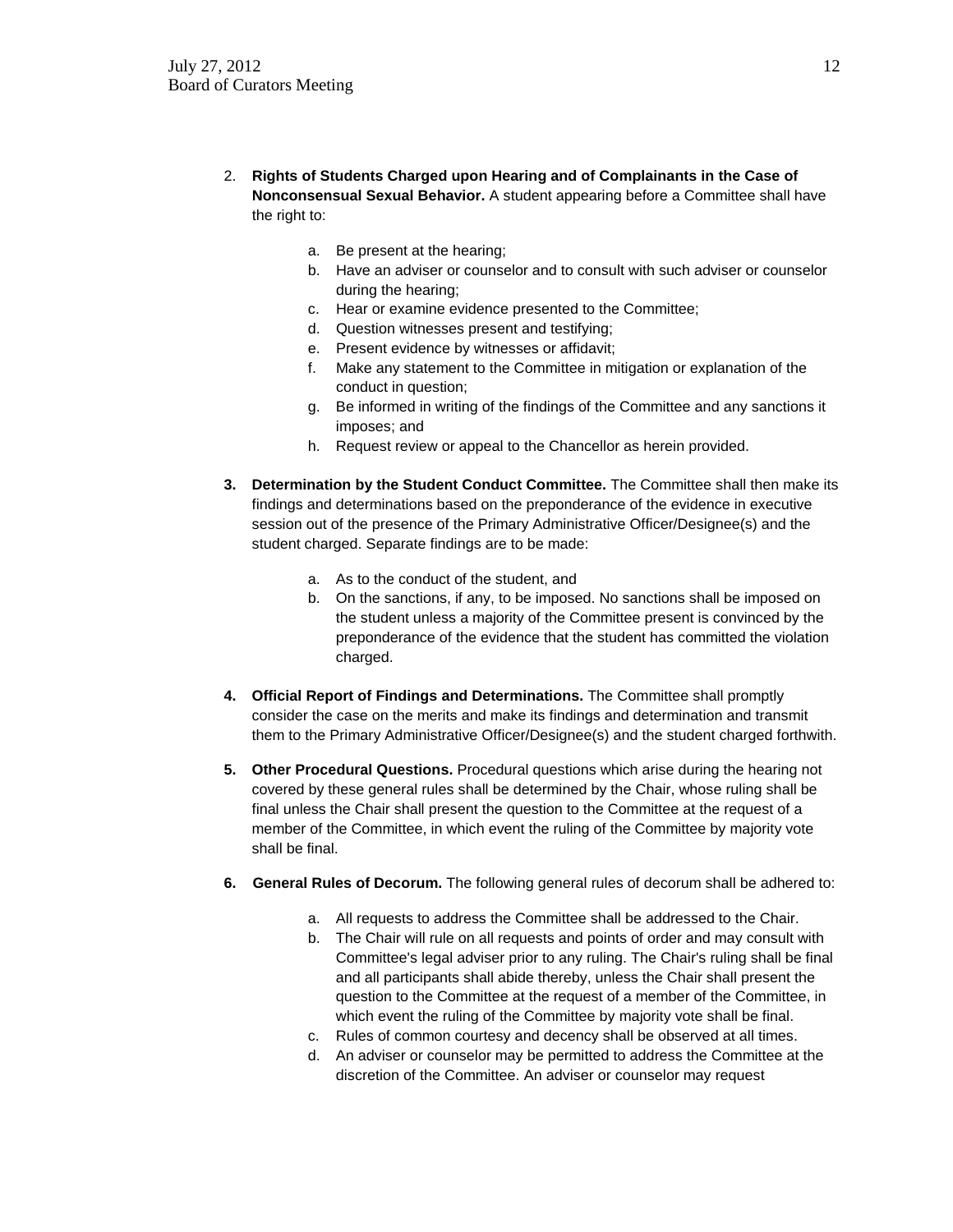clarification of a procedural matter or object on the basis of procedure at any time by addressing the Chair after recognition.

- **7. Record of Hearing.** An audio, video, digital or or stenographic record of the hearing shall be maintained. The notice, exhibits, hearing record, and the findings and determination of the Committee shall become the "Record of the Case" and shall be filed in the Office of the Primary Administrative Officer/Designee(s) and for the purpose of review or appeal be accessible at reasonable times and places to both the University and the student(s) entitled to review or appeal.
- **8. Crimes of Violence and Non-Forcible Sex Offences.** In cases of alleged crimes of violence and non-forcible sex offences:
	- a. The alleged victim is entitled to have an adviser or counselor present during his or her participation in the hearing.
	- b. The alleged victim and the accused shall be informed of the outcome of any campus disciplinary proceeding brought alleging a crime of violence or nonforcible sexual assault.
- 5. CRR 340.070.E Amendment, Faculty Leave, UM –

## **Chapter 340: Employee Absences 340.070.E Faculty Leave**

Bd. Min. 1-31-08; Amended 02.06.09, 12.10.10, 7-26-12.

- E. **Definition of Full-time, Ranked, Non-Tenure (NTT) Faculty.** For purposes of this policy, there shall be four main types of full-time, ranked NTT faculty. Each should have primary responsibility in a single area: teaching, or research, or clinical practice, or extension activities. The titles should identify the area. Within each area, there shall be three ranks:
	- 1. Research faculty (Research Professor, Associate Research Professor, Assistant Research Professor)
	- 2. Teaching faculty (Teaching Professor, Associate Teaching Professor, Assistant Teaching Professor)
	- 3. Clinical/Professional Practice faculty (Clinical Professor, Associate Clinical Professor, Assistant Clinical Professor or Professional Practice Professor, Associate Professional Practice Professor, Assistant Professional Practice Professor)
	- 4. Extension faculty (Extension Professor, Associate Extension Professor, Assistant Extension Professor, Extension Professional, Associate Extension Professional, Assistant Extension Professional)
	- 5. Librarian faculty (Librarian I/II, Librarian III, Librarian IV) on campuses whose librarian faculty have opted for NTT status as a body, whose faculty council or faculty senate, as appropriate to the individual campus, has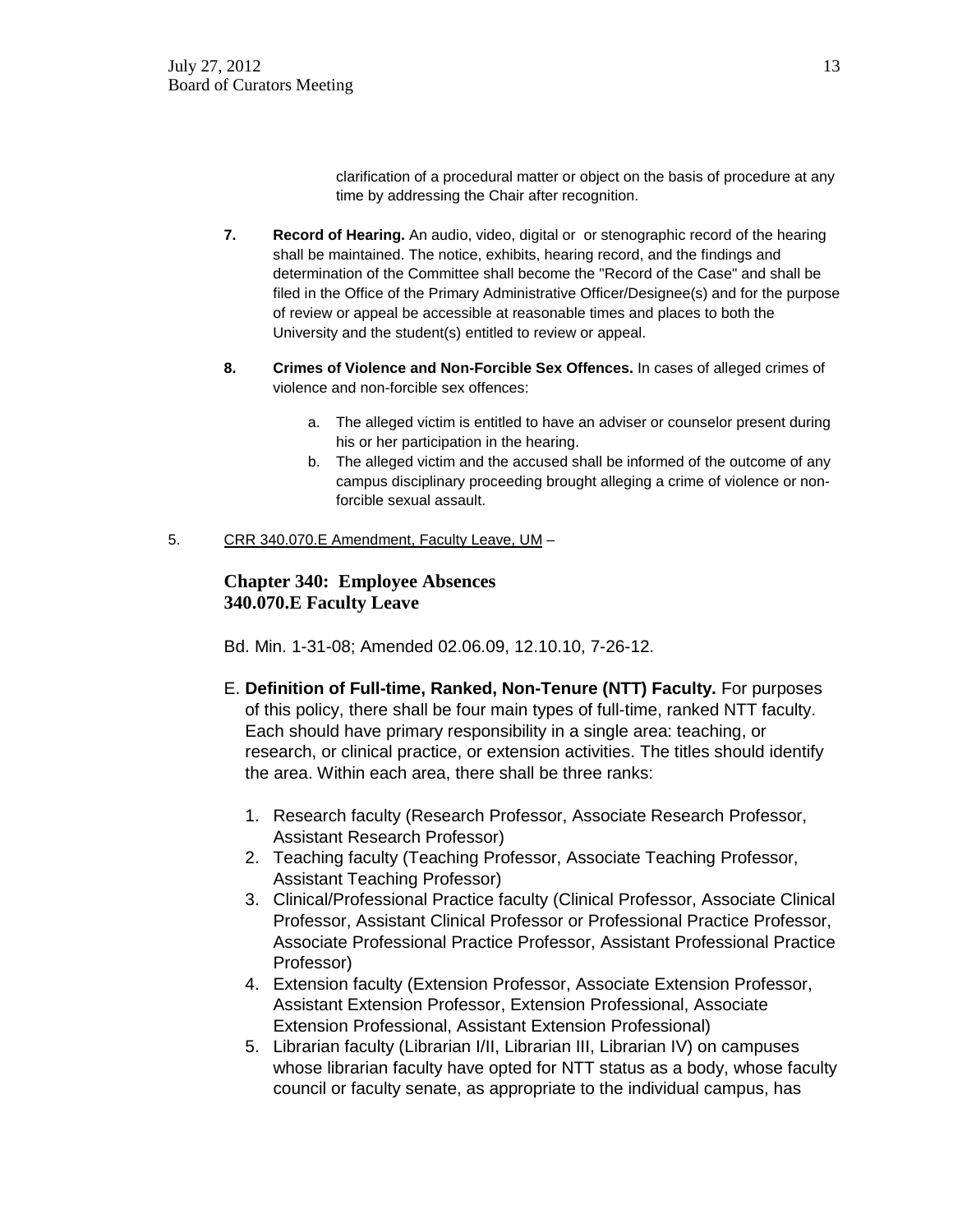formally recognized librarian faculty as having NTT status as a body and whose Chancellor has approved such recognition.

[1] On campuses with no schools or colleges and, therefore, no deans, there is no requirement for approval by the dean.

## 6. CRR 330.015 Amendment, Policy on Conflict of Interest,  $UM -$

# **Chapter 330: Employee Conduct 330.015 Policy on Conflict of Interest**

Bd. Min. 1-25-90, Amended 10-05-07, Amended 11-29-07, Amended 3-22-11, Amended 7-27-12.

# A. **Conflict of Interest -- General Provisions**

1. **Applicability.** This policy is applicable to all University employees. Investigators involved in proposed or funded NSF or PHS (including NIH) research must also comply with CRR 420.030 pertaining to potential Conflicts with the Interests of Federal Grant Agencies. Additionally, for research involving human subjects, Researchers and certain University Officials must also comply with CRR 410.020 pertaining to Institutional Conflicts of Interest in Human Subjects Research.

2. **Policy.** University employees shall faithfully discharge their duties and shall refrain from knowingly engaging in any outside matters of financial interest incompatible with the impartial, objective, and effective performance of their duties. They shall not realize personal gain in any form which would influence improperly the conduct of their University duties. They shall not knowingly use University property, funds, position or power for personal or political gain. They shall inform their supervisors in writing of reasonably foreseen potential conflicts.

3. **Sanctions.** Conduct by an employee that violates the University's policies, regulations or rules pertaining to conflict of interest shall constitute a breach of the employment contract and may lead to disciplinary action.

B. **Use of Confidential Information** -- Employees shall not use confidential information about the University obtained by reason of their employment with intent to cause financial gain to themselves or unfair advantage for another person.

## C. **Prohibition Against Acceptance of Gifts**

Employees of the University of Missouri shall avoid accepting gifts for personal use, directly or indirectly, from prohibited sources, except as permitted in Section 330.015C.2 below.

1. For the purposes of this policy, the following definitions shall apply: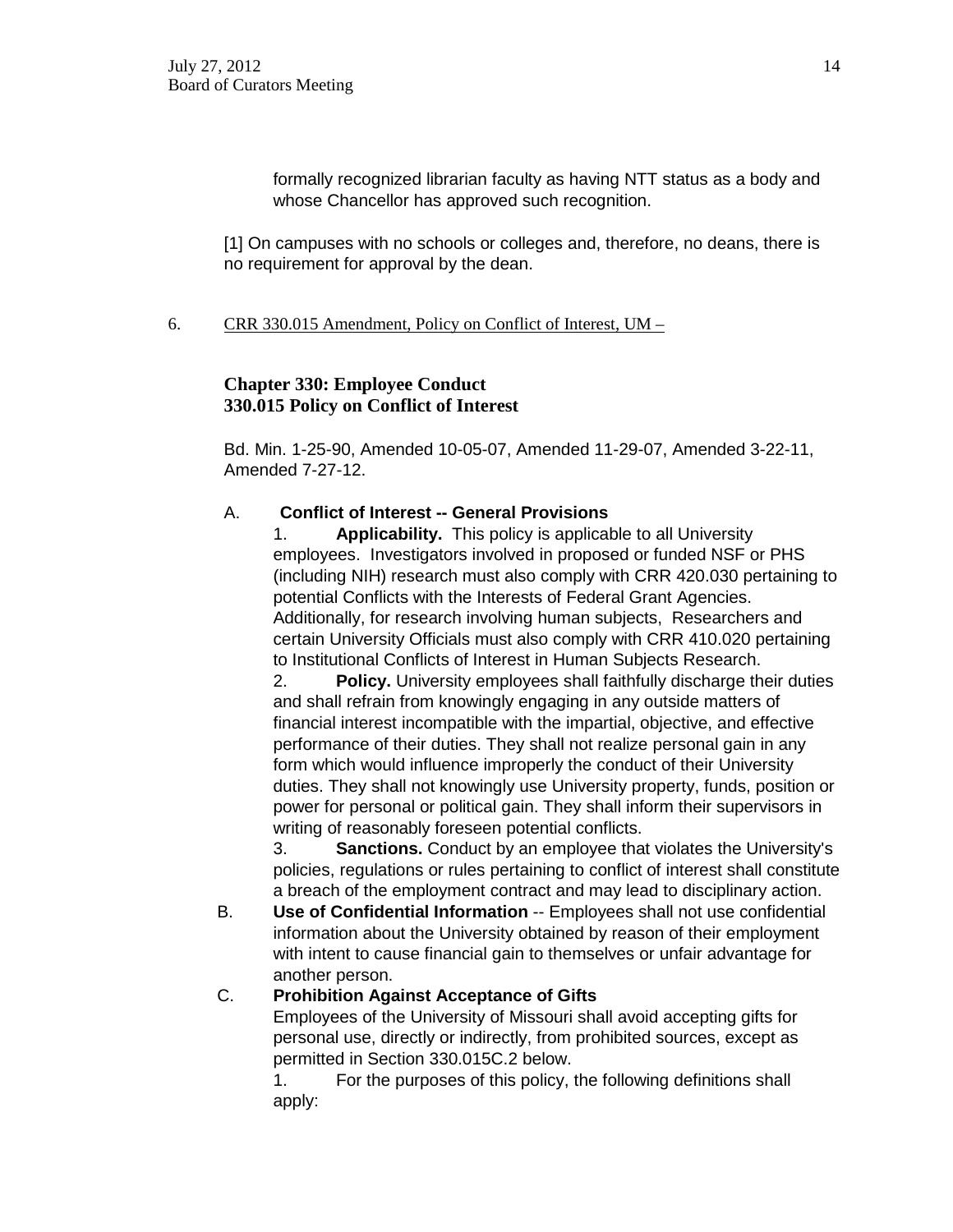- a. **Gift** -- Gift shall mean any tangible or intangible item or items having a monetary value in excess of \$75.
- b. **Prohibited Source** -- Prohibited source shall mean any person or entity, public or private, outside the University, with interests, financial or otherwise, that may be substantially affected by the recommendations, decisions, performance or non-performance of the official duties of the employee.

**Exceptions** -- The following shall not be considered a violation of this policy:

- . Gifts that are available to the employee on the same conditions as for the general public;
	- a. Educational materials utilized in the performance of the employee's University job;
	- b. Awards or honoraria administered by or through the University;
	- c. Gifts from the employee's relatives, by blood or marriage;
	- d. Any item of food, refreshment, entertainment or other benefit provided to the employee while attending a meeting, conference or convention provided on the same conditions as for other attendees; provided that if the item could be considered as lavish, than approval must be obtained under subparagraph f below;
	- e. Any gift if approved in writing in advance by an administrative superior who is a University General Officer, or in the event of the President, then approval of the Chair of the Board of Curators.

Each General Officer approving acceptance of gifts under Section 330.015C.2.f shall report all such approvals annually to the President.

D. **Outside Business Interests of University Personnel** -- An employee's outside employment or business activities and interests must not interfere with the employee's regular duties nor represent a conflict of interest.

**Grants and Contracts.** When it is proposed that the University of Missouri enter into (1) contracts for the sale of goods or services, or (2) research contracts or grants, or (3) other contracts, including those for technological transfer, with private firms or corporations in which a University employee knows he or she has a direct or indirect financial interest, the following procedure shall be followed:

. Before the proposed contract is executed by the University, the University employee shall make a full disclosure of such financial interest, in writing, which disclosure shall be forwarded to the official having contract approval authority. This disclosure shall also be filed in a registry appropriately located for public scrutiny for a period of at least ten (10) days prior to the approval of the contract.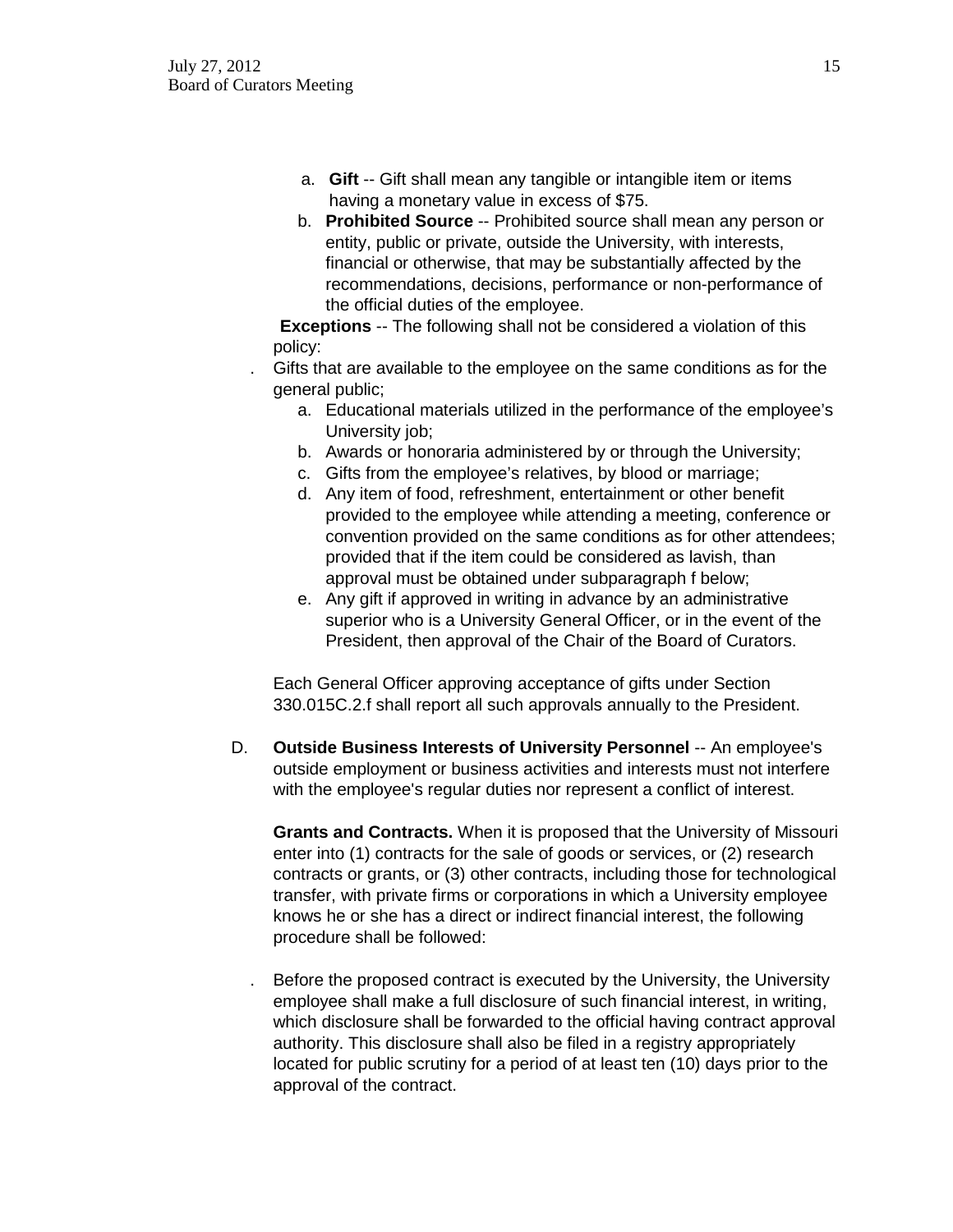- a. If there is a change in the financial interest of a University employee during the term of the contract, the change shall be reported immediately, in writing, and forwarded to the official having contract approval authority, and shall also be filed as required in Paragraph D.1.a above.
- b. If the financial interest of the University employee in the private firm or corporation is such that it could influence the decision-making process of the private firm or corporation and the employee could also influence the decision-making process of the University in entering into or performing the contract:

(1) The University shall not enter into the contract or shall cancel the contract, if the terms of the contract so permit; or

(2) The University employee shall take such action as is necessary to remove her or him from a relationship with the private firm or corporation which could influence the decision-making process of the private firm or corporation; or

(3) The University shall establish a procedure to remove any opportunity for the University employee to influence the entering into the contract by the University or the manner in which the contract is performed by the University.

**Overlapping Business Activities.** Before an employee enters into a business activity which overlaps with the University's teaching, research, or service missions, the employee shall make full disclosure, in writing, to her or his immediate chairperson/supervisor, and such disclosure shall be filed as required in Paragraph D.1.a. above. The chairperson/supervisor and her or his dean/director/supervisor must approve or disapprove in writing the proposed activity.

**Full-time Employment - Faculty and Exempt Personnel.** Full-time faculty and full-time exempt personnel may not be concurrently employed full-time with another employer[.\[1\]](http://www.umsystem.edu/ums/departments/gc/rules/personnel/330/015.shtml#1)

**Teaching.** An employee of the University who teaches either credit or non-credit courses not connected with the University may have a conflict of interest. To avoid conflicts of interest an employee must disclose the proposed teaching activity and secure written approval in advance from her or his department chairperson/supervisor and dean/director or the Provost on campuses having no schools or colleges. Approval for such teaching shall be granted unless the proposed teaching is not in the best interests of the University. In reaching the decision, the department chairperson/supervisor and dean/director or Provost on campuses having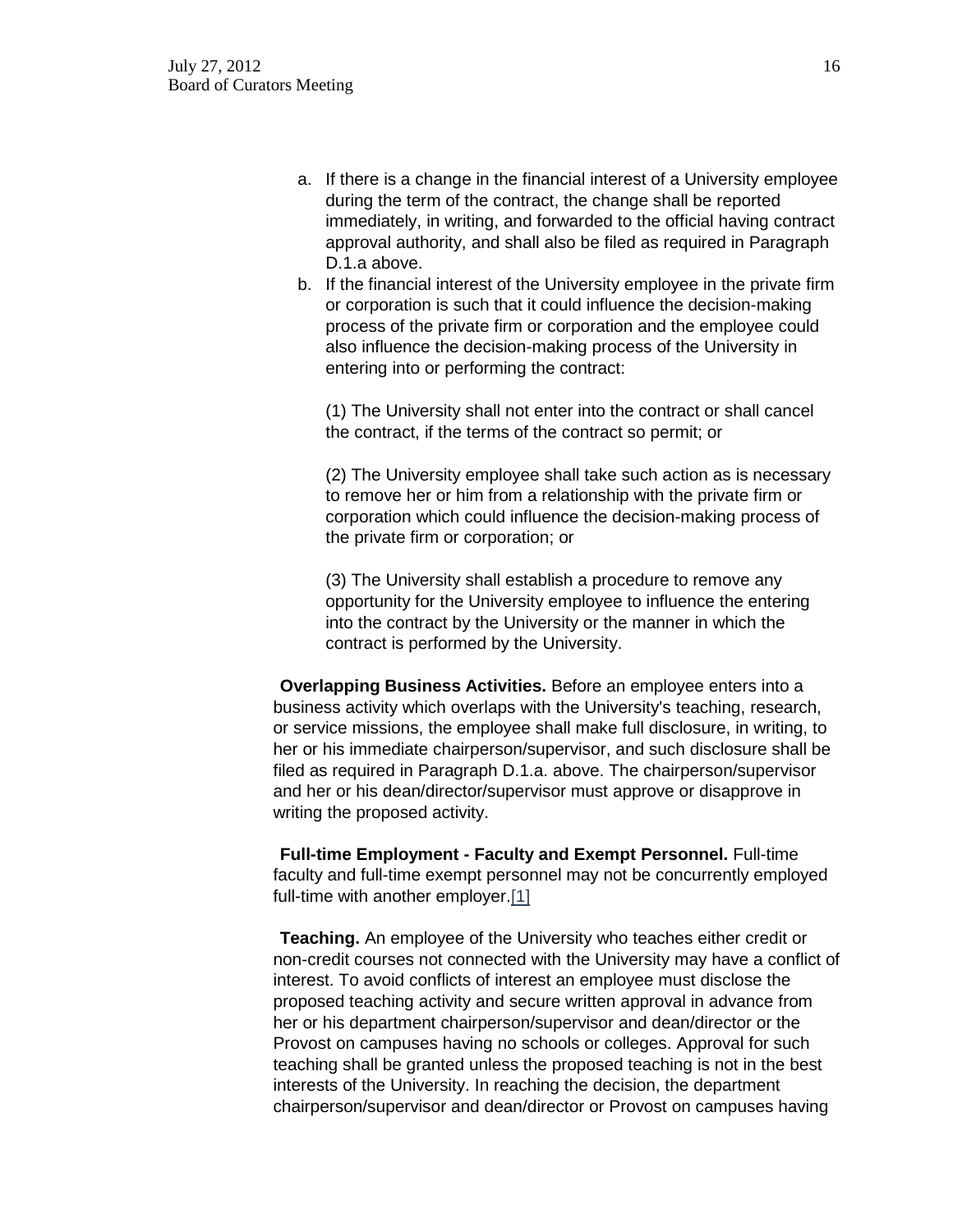no schools or colleges should consider all relevant matters including such concerns as duplication of University courses or programs and accreditation standards.

#### **Faculty-Authored Textbooks and Other Educational Materials.**

Textbooks, tapes, software and other materials authored by the course instructor may be assigned to be purchased by students for a course taught by the author if the royalties arising from the purchase of the assigned materials are returned to the University of Missouri, another educational institution, a charitable organization, or a not-for-profit foundation Any proceeds from other University uses of such materials, such as purchase by the library, shall be the property of the author. Course instructors or any other employee responsible for selecting, ordering, assigning course materials cannot accept gifts, development grants, or other compensation from any company or organization for the adoption of course textbooks, software or other educational material. See 330.015(C) for a description of gifts.

E. **Faculty and Exempt Personnel Consultation** -- Consultation, whether income producing or otherwise, is the application of professional and scholarly expertise in the external community. It is a significant means of professional improvement as well as a form of community service. However, consultation may in some instances also constitute a business interest requiring disclosure and approval when the entity for which the employee consults transacts business with the University or is in competition with the University, or where the consultation itself competes with the work of the University. In these instances the procedure in Paragraph D.1.a. is applicable.

It is the policy of the University to permit consulting activities which:

are related to the professional interest and development of the faculty member or other exempt person,

do not interfere with regular duties,

do not utilize University materials, facilities, or resources except as provided in the University Business Policy and Procedure Classification Code 01-21 dated May 1, 1979,

are in agreement with the American Association of University Professors/American Council on Education (AAUP/ACE) Statement on Conflict of Interest and with the requirements of accreditation for the particular school or unit in question,

do not compete with the work of the University, and are not otherwise contrary to the best interest of the University,

do not violate federal or state law, and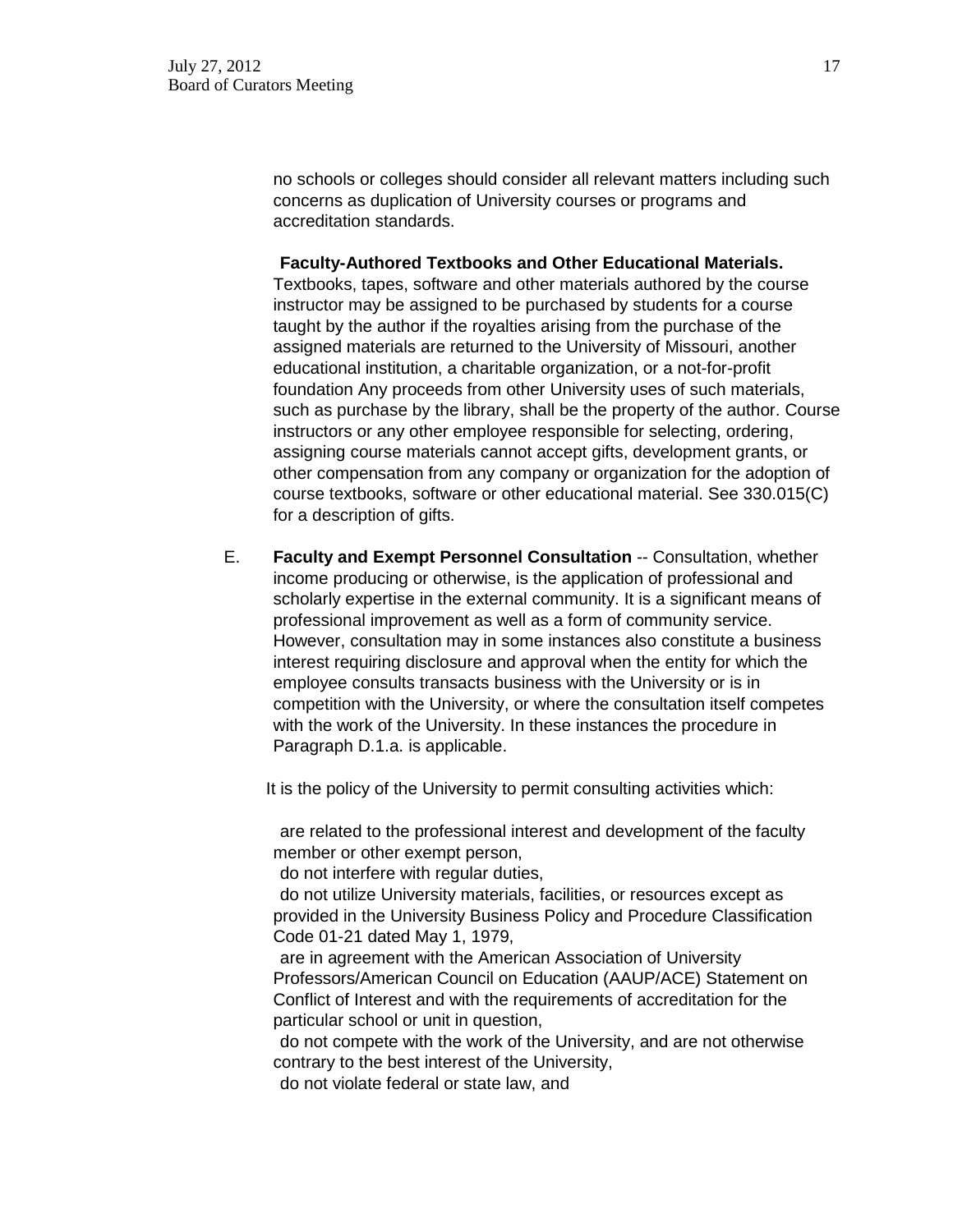do not represent a conflict of interest under other policies of the University.

Each division shall make an annual report to the Chancellor, or appropriate Vice President, indicating the aggregate time and the nature of the service performed for each individual engaged in consulting, including the area of technological transfer. These reports shall be transmitted annually to the President.

- F. **Use of University Stationery** -- Official University stationery may not be used in outside business, personal, and other private or political activities of employees. However, for use in such activities, faculty may have printed at their own expense personal business stationery carrying their academic title, University address and telephone number.
- G. **Use of University Logo** -- It is a violation of University policy to employ the name of the University or any of its graphic identification symbols in printed materials intended to endorse or promote individual enterprises or to otherwise enhance private gain without the written permission of the University President.
- H. **Appeals** -- Appeals of decisions made under these procedures should be brought to resolution informally and at the lowest possible administrative level. Should attempts to resolve appeals informally fail, procedures set forth in Collected Rules and Regulations, 370.010 and 380.010, shall be followed.

[1] Effective September 1, 1983, an employee classified as at least 75% full-time equivalence with an indicated appointment duration of at least six months and who is regularly scheduled to work a minimum of 30 hours per week is considered a full-time employee.

Roll call vote of Consent Agenda:

Curator Bradley voted yes. Curator Cupps voted yes. Curator Downing voted yes. Curator Erdman voted yes. Curator Goode voted yes. Curator Henrickson voted yes. Curator Steward was absent.

The motion carried.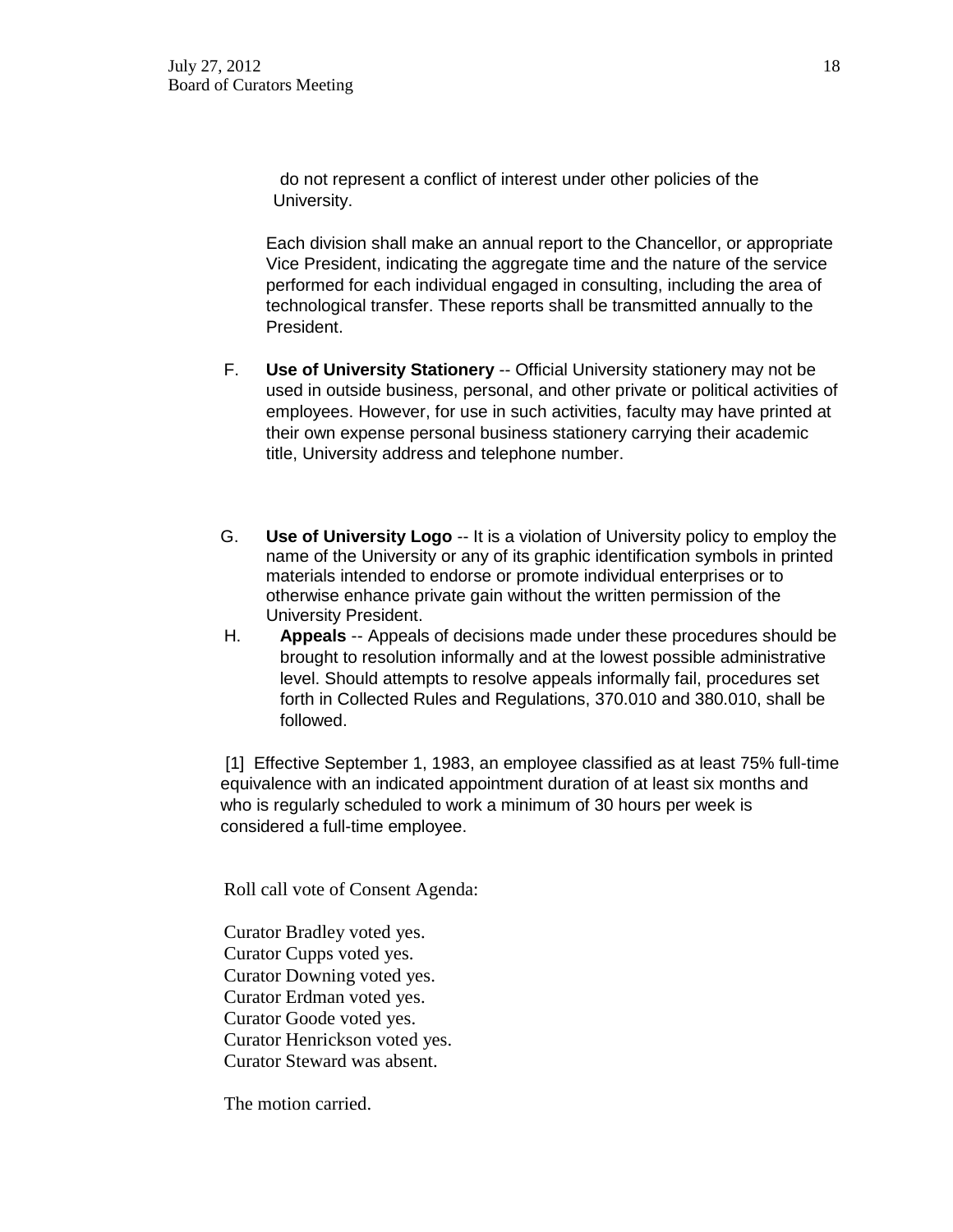Board of Curators standing committee meetings were convened at 9:10 am and concluded at 9:40 am

# **Finance Committee**

Chairman Downing provided time for discussion of committee business.

Action

- 1. FY2014 State Capital Appropriations Request, UM
- 2. FY2014 State Appropriations Request for Operations, UM
- 3. Approval of Revised Budget and Funding, Wolpers and Johnston Halls Renovation, MU

FY2014 State Capital Appropriations Request, UM - presented by Vice President Krawitz (information and slides on file)

It was recommended by Chancellor Deaton, Chancellor Morton, Chancellor

Schrader and Chancellor George, endorsed by President Wolfe, recommended by the

Finance Committee, moved by Curator Downing and seconded by Curator Cupps, that

the following action be approved:

that the President be authorized to submit to the appropriate state offices the University's Fiscal Year 2014 State Capital Appropriations Request, as shown on the accompanying schedule.

Roll call vote Full Board:

Curator Bradley voted yes.

Curator Cupps voted yes.

Curator Downing voted yes.

Curator Erdman voted yes.

Curator Goode voted yes.

Curator Henrickson voted yes.

Curator Steward was absent.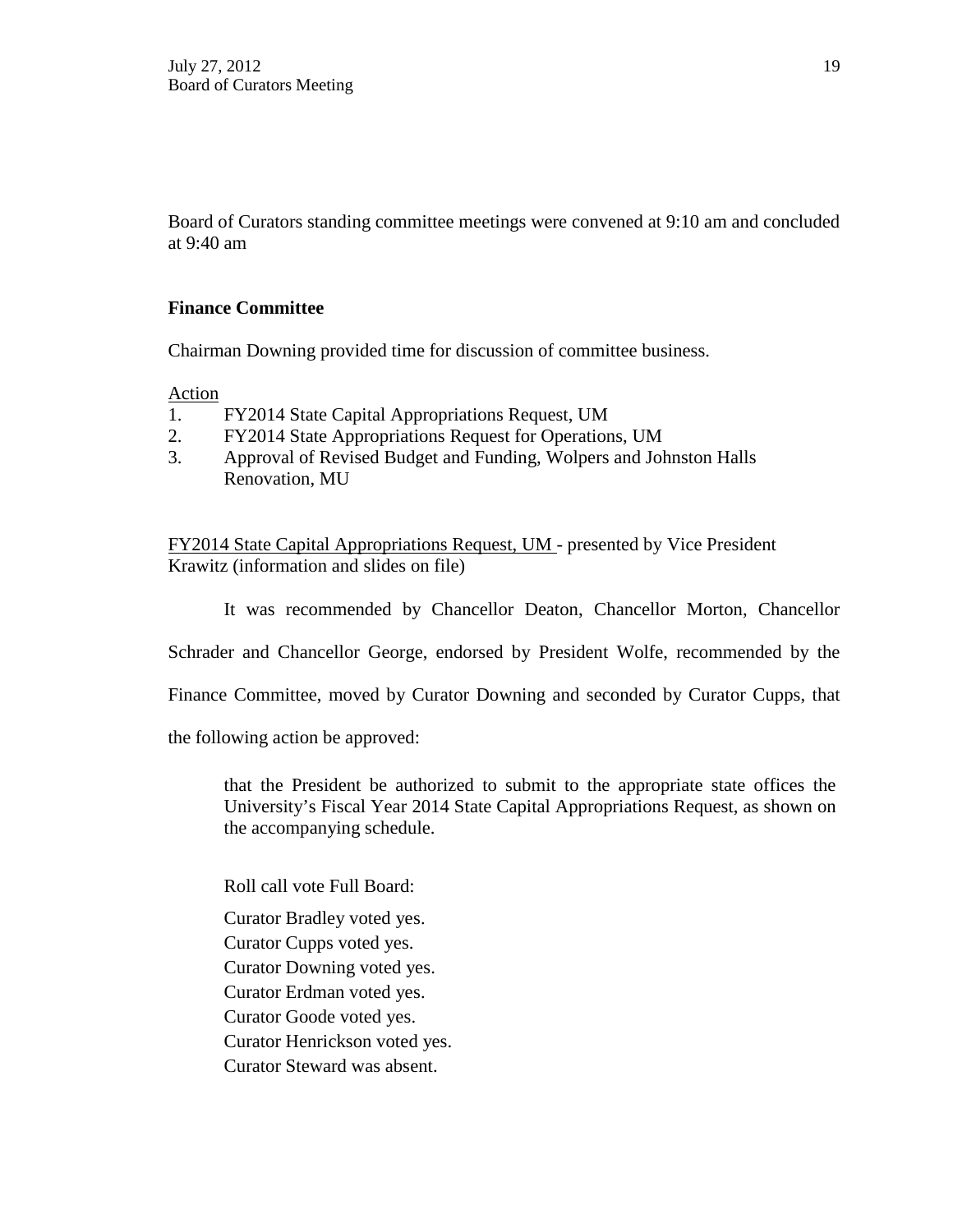The motion carried.

FY2014 State Appropriations Request for Operations, UM – presented by Vice President Krawitz (information and slides on file)

It was recommended by Vice President Krawitz, endorsed by President Wolfe,

recommended by the Finance Committee, moved by Curator Downing, seconded by

Curator Cupps, that the following recommendation be approved:

The President is authorized to file a request for state appropriations for operations of the University's various programs in FY2014 to include the FY2013 recurring appropriations for operations of \$398.0 million, recurring appropriations for UMKC/MSU Pharmacy Program of \$2.0 million, recurring appropriations for Missouri Federal and State Technical Program of \$340,000, and recurring for health care and other curator programs of \$13.6 million plus the following:

- (1) \$15.7 million or 3.0% for core operating support for annual merit increase in compensation plus increases in benefits, technology, infrastructure and on-going costs. Also provides necessary support to cover the cost of unfunded mandates and compliance.
- (2) \$1.9 million for St. Louis Equity adjustment.
- (3) \$55.2 million to meet the state's workforce needs in science, technology, engineering, and mathematics and to increase the number of these degrees awarded.
- (4) \$10.3 million for Caring for Missourians Phase 2 to address health care worker shortage.
- (5) \$0.4 million for University of Missouri Health Care Missouri Rehabilitation Center to provide for a merit salary increase plus associated benefits and inflationary increases in benefits and expenses. These increases are necessary to maintain quality and service levels.
- (6) Approximately \$2.8 million for Other Curator Programs comprised of funding for a merit compensation increase and inflationary increases in benefits and expenses. Additional requests include: \$0.6 million for a MOREnet rural initiative; \$0.5 million for State Historical Society for staff restoration, computer, digital, and furniture needs; and \$1.4 million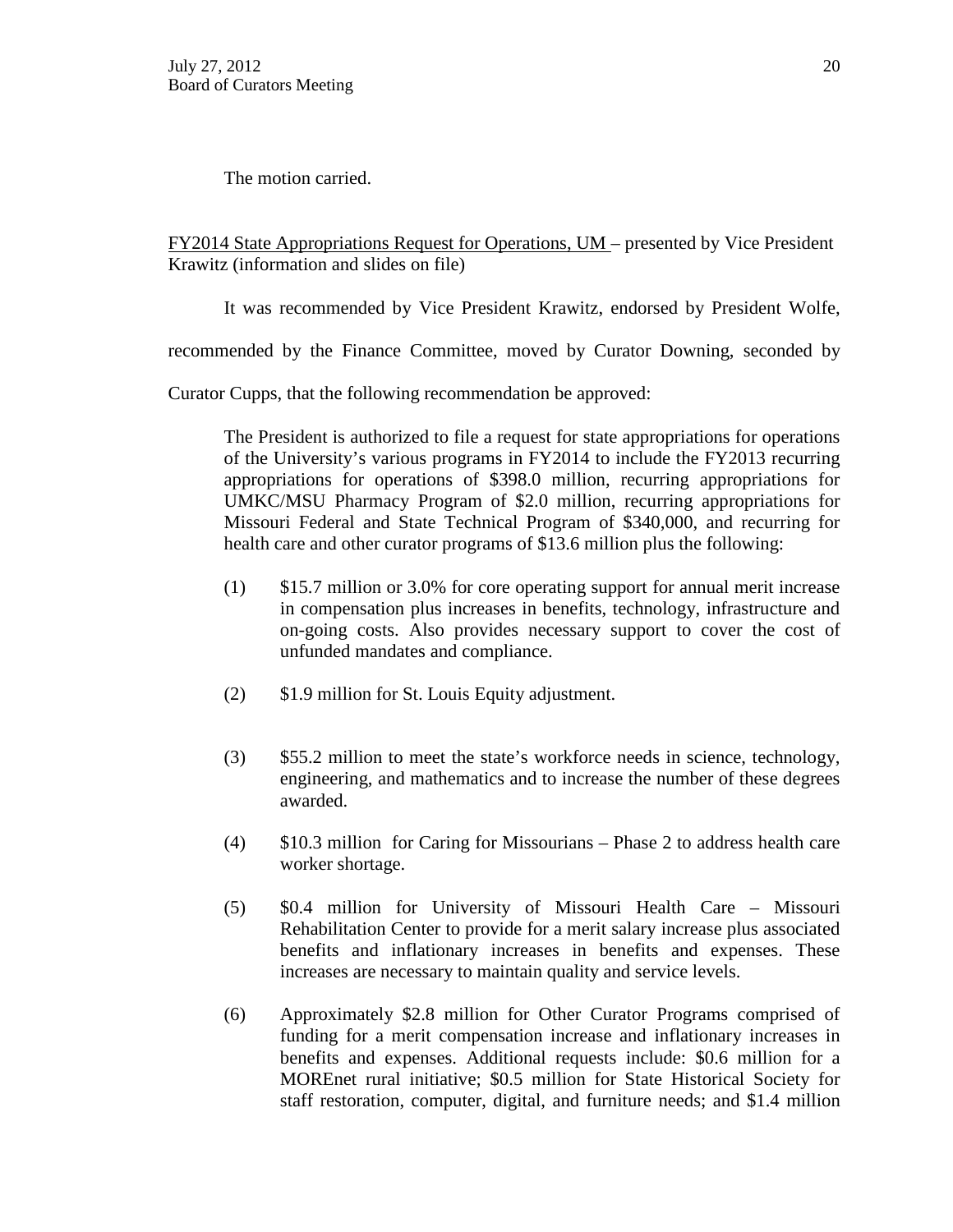for Missouri Kidney Program core restoration. These increases are necessary for the other Curator programs to sustain quality and service levels.

- (7) Missouri Returning Heroes Act funding totaling approximately \$2.0 million equivalent to tuition waived the past three fiscal years.
- (8) State Seminary funding totaling approximately \$4.3 million in interest income and reinvestment of maturing principal.
- (9) Spinal Cord Injury Funds for FY2014 for research of spinal cord injuries of \$1.5 million.
- (10) Alzheimer's Research Program funds for FY2014 in the amount stipulated by law, which is estimated at approximately \$450,000.

Roll call vote of the Full Board:

Curator Bradley voted yes. Curator Cupps voted yes. Curator Downing voted yes. Curator Erdman voted yes. Curator Goode voted yes. Curator Henrickson voted yes. Curator Steward was absent.

The motion carried.

Approval of Revised Budget and Funding, Wolpers and Johnston Halls Renovation, MU – presented by Vice President Krawitz (information on file)

It was recommended by Chancellor Deaton, endorsed by President Wolfe,

recommended by the Finance Committee, moved by Curator Downing, and seconded by

Curator Cupps, that the following action be approved:

that the previously approved project budget for the Wolpers and Johnston Halls Renovation be increased from \$36,778,075 to \$42,428,075 and to fund the \$5,650,000 increase from Residential Life Reserves, for the University of Missouri-Columbia.

Funding of the project budget is from: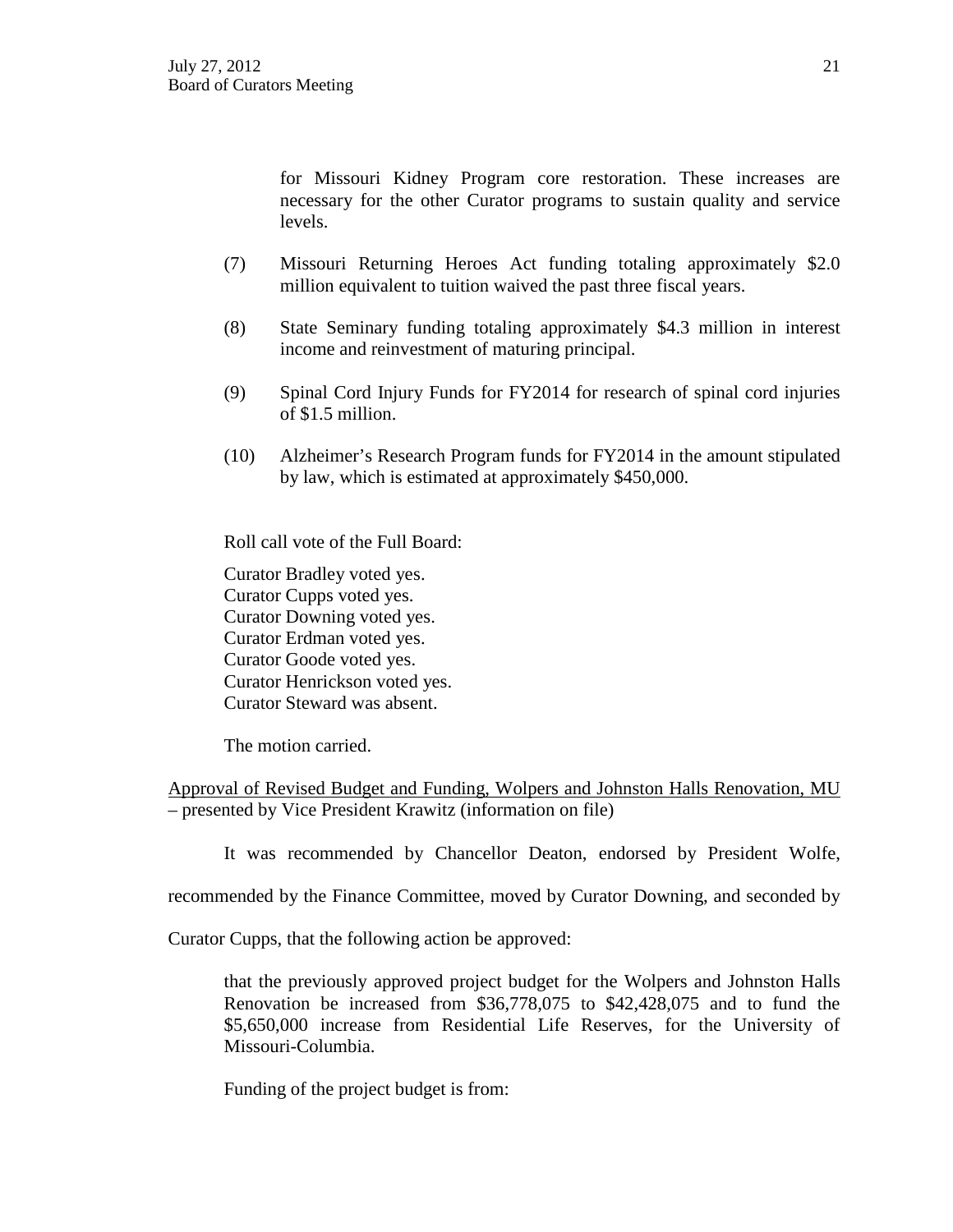Revenue Bonds \$ 29,701,075 Residential Life Reserves 9,727,000 Campus Dining Reserves 3,000,000 Total Funding \$42,428,075

Roll call vote Full Board:

Curator Bradley voted yes. Curator Cupps voted yes. Curator Downing voted yes. Curator Erdman voted yes. Curator Goode voted yes. Curator Henrickson voted yes. Curator Steward was absent.

The motion carried.

### **Academic, Student and External Affairs Committee**

### Action

- 1. Degree Program Approval, Master of Science, Global Entrepreneurship and Innovation, UMKC
- 2. Adjourn, Academic, Student and External Affairs Committee meeting

Degree Program Approval, Master of Science, Global Entrepreneurship and Innovation, UMKC – presented by Senior Associate Vice President Graham (information on file)

It was recommended by Senior Associate Vice President Graham, endorsed by President Wolfe, recommended by the Academic, Student and External Affairs Committee, moved by Curator Henrickson, seconded by Curator Erdman, that the following action by approved:

that the University of Missouri-Kansas City be authorized to submit the attached proposal for a Master of Science in Global Entrepreneurship and Innovation to the Coordinating Board for Higher Education for approval.

Roll call vote of the Board: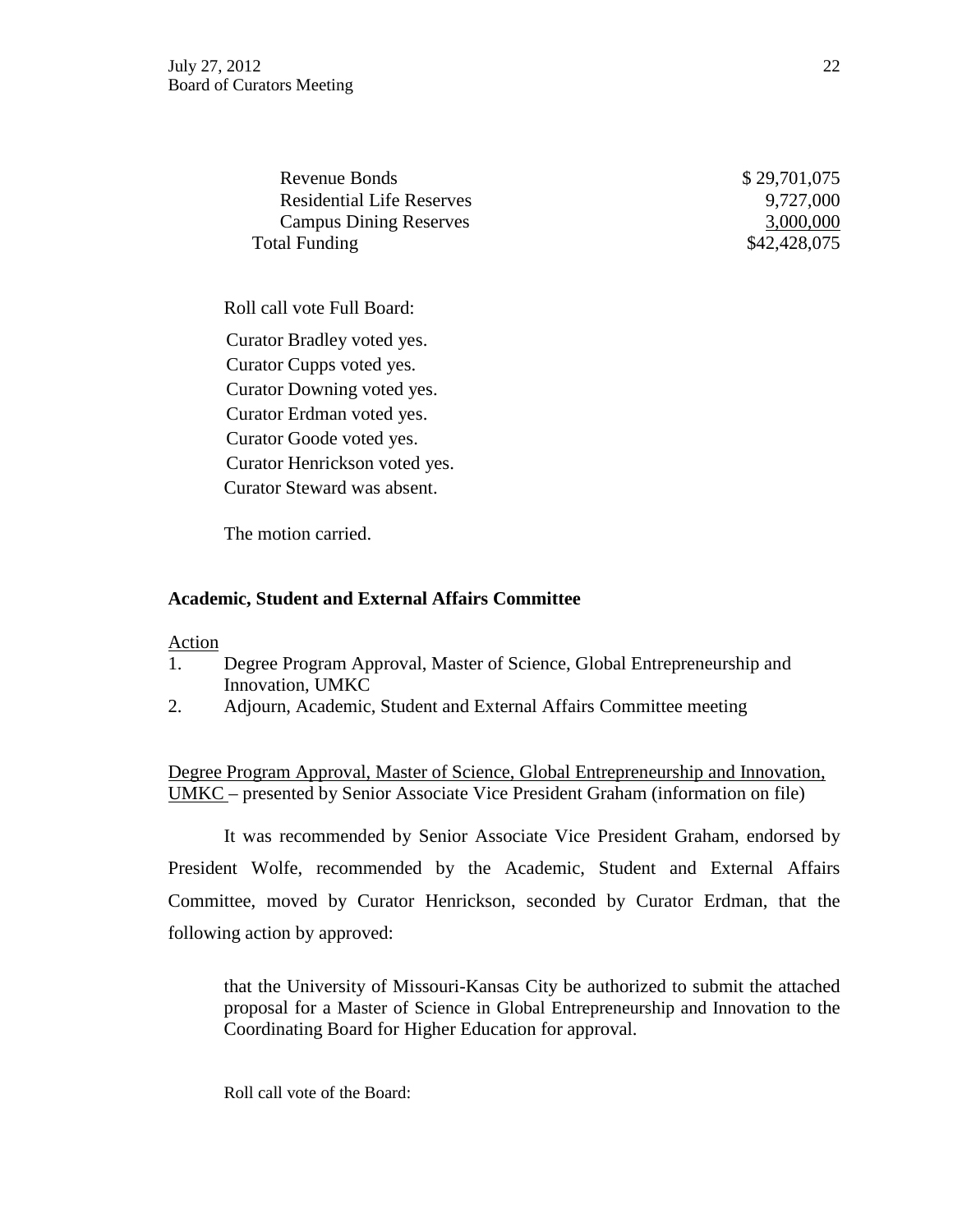Curator Bradley voted yes. Curator Cupps voted yes. Curator Downing voted yes. Curator Erdman voted yes. Curator Goode voted yes. Curator Henrickson voted yes. Curator Steward was absent.

The motion carried.

### **Compensation and Human Resources Committee**

The only action in public session was a motion made and carried by the Committee for an executive session of the Compensation and Human Resources Committee.

### **General Business**

Good and Welfare Draft September 2012 Board of Curators meeting agenda – no discussion (on file).

### Resolution for Executive Session of Board of Curators Meeting

It was moved by Curator Henrickson and seconded by Curator Cupps, that there

shall be an executive session with a closed record and closed vote of the Board of

Curators meeting, on July 27, 2012 for consideration of:

- **Section 610.021(1), RSMo**, relating to matters identified in that provision, which include legal actions, causes of action or litigation, and confidential or privileged communications with counsel; and
- **Section 610.021(3), RSMo**, relating to matters identified in that provision, which include hiring, firing, disciplining, or promoting of particular employees; and
- **Section 610.021(12), RSMo,** relating to matters identified in that provision, which include sealed bids and related documents and sealed proposals and related documents or documents related to a negotiated contract; and
- **Section 610.021 (13), RSMo**, relating to matters identified in that provision, which include individually identifiable personnel records, performance ratings, or records pertaining to employees or applicants for employment; and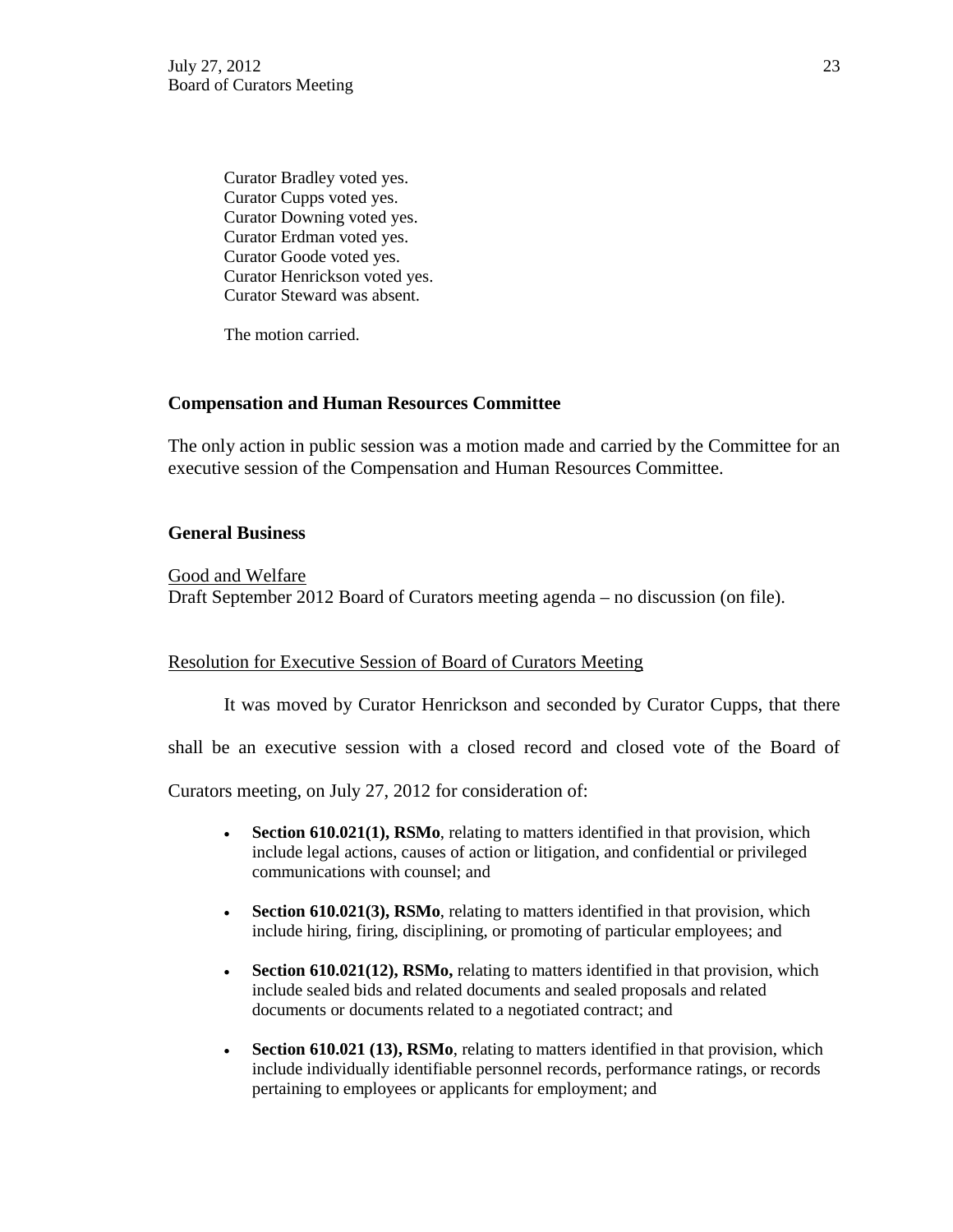Roll call vote of the Board:

Curator Bradley voted yes. Curator Cupps voted yes. Curator Downing voted yes. Curator Erdman voted yes. Curator Goode voted yes. Curator Henrickson voted yes. Curator Steward was absent.

The motion carried.

It was moved by Curator Goode and seconded by Curator Henrickson, that the

public session of the Board of Curators meeting, July 27, 2012, be adjourned.

Roll call vote:

Curator Bradley voted yes. Curator Cupps voted yes. Curator Downing voted yes. Curator Erdman voted yes. Curator Goode voted yes. Curator Henrickson voted yes. Curator Steward was absent.

The motion carried.

The open session TelePresence and teleconference call was disconnected at 9:40 AM and a second call was initiated for the executive session of the Board of Curators meeting.

## **BOARD OF CURATORS MEETING – EXECUTIVE SESSION**

A meeting of the University of Missouri Board of Curators was convened in executive session at 9:45 A.M., on Friday, July 27, 2012 via TelePresence originating in Ellis Library TelePresence Center, on the University of Missouri campus, Columbia, Missouri and at remote locations via TelePresence and conference telephone pursuant to public notice given of said meeting. Curator David R. Bradley, Chairman of the Board of Curators, presided over the meeting.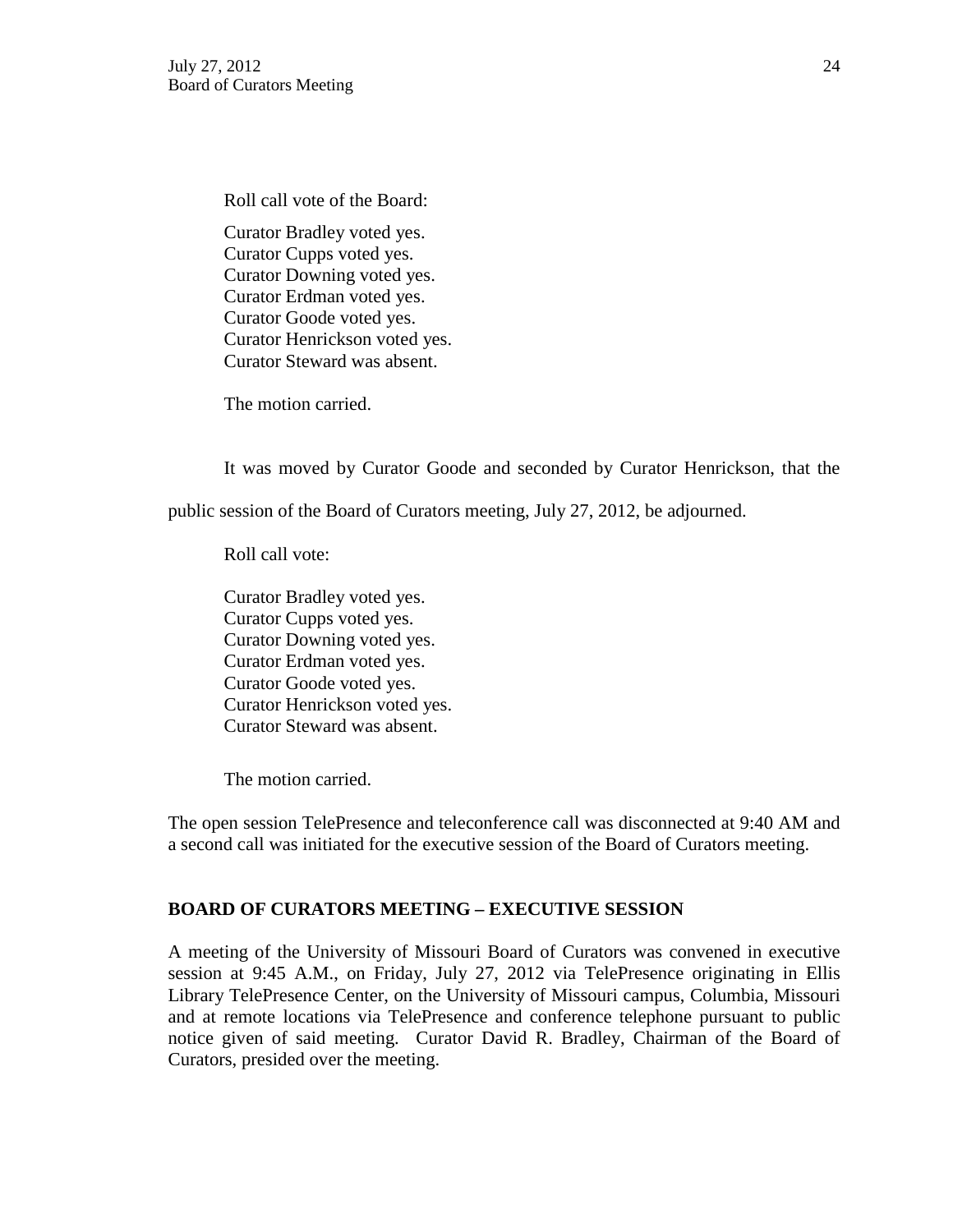Present The Honorable David R. Bradley The Honorable Donald L. Cupps The Honorable Don M Downing The Honorable Warren K. Erdman The Honorable Wayne Goode The Honorable Pamela Q. Henrickson

The Honorable David L. Steward was absent for meeting.

Also Present Mr. Timothy M. Wolfe, President, University of Missouri System Mr. Stephen J. Owens, General Counsel Ms. Cindy S. Harmon, Secretary of the Board of Curators Dr. Brady J. Deaton, Chancellor, University of Missouri Dr. Steven Graham, Senior Associate Vice President Academic Affairs Ms. Natalie "Nikki" Krawitz, Vice President of Finance and Administration

### **Compensation and Human Resources Committee – Executive Session**

Board Secretary Harmon excused herself from the meeting.

Retention Agreement for Board Secretary Harmon - presented by Chairman Donald L. Cupps.

It was endorsed by President Wolfe, recommended by the Compensation and

Human Resources Committee, moved by Curator Erdman and seconded by Curator

Goode, that the following action be approved:

In exchange for Secretary Harmon's agreement by August 1, 2012 to remain employed by the University through June 30, 2013, the University shall pay her a retention incentive payment in addition to her other compensation. The retention incentive payment in the amount of \$3,650.00 shall be payable on or before August 15, 2012, said agreement to be subject to approval as to legal form by General Counsel Owens.

Roll Call Vote of the Full Board:

Curator Bradley voted yes. Curator Cupps voted yes. Curator Downing voted yes.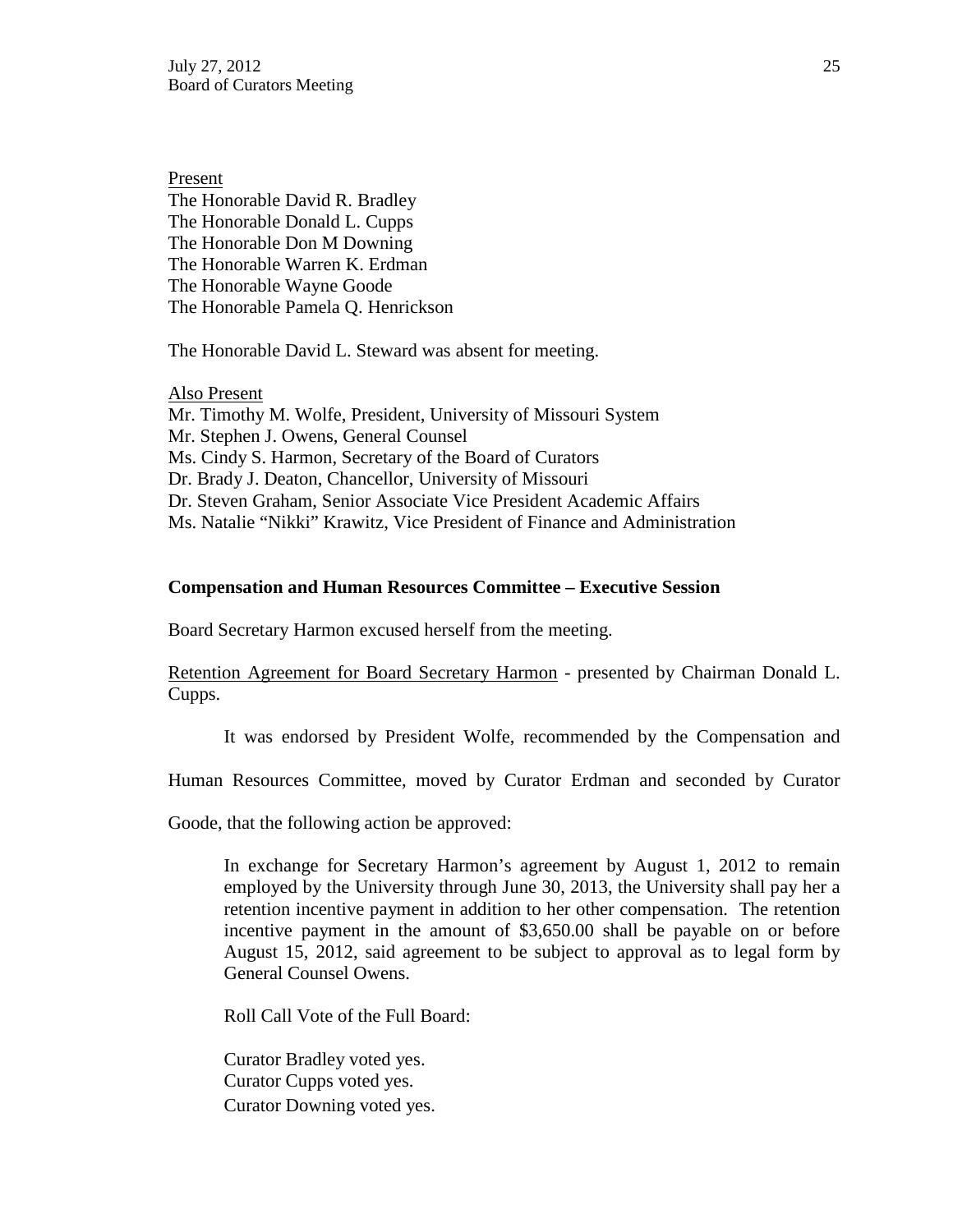Curator Erdman voted yes. Curator Goode voted yes. Curator Henrickson voted yes. Curator Steward was absent.

The motion carried.

The Compensation and Human Resources Committee meeting adjourned.

Board Secretary Harmon rejoined the meeting.

### **General Business**

Senior Associate Vice President Graham joined the meeting.

Curators' Teaching Professor Emeritus, Carla L. Klausner, UMKC – presented by Senior Associate Vice President Graham

It was recommended by Chancellor Leo E. Morton, endorsed by President Tim

M. Wolfe, recommended by the Academic, Student and External Affairs Committee,

moved by Curator Henrickson, and seconded by Curator Erdman, that the following

action be approved:

that upon the recommendation of Chancellor Leo E. Morton is recommended that Professor Carla L. Klausner be named to the position University of Missouri Curators' Teaching Professor Emeritus, effective September 2, 2012.

(The complete nomination materials are on file in the Office of Academic Affairs.)

Roll call vote of Board:

Curator Bradley voted yes. Curator Cupps voted yes. Curator Downing voted yes. Curator Erdman voted yes. Curator Goode voted yes. Curator Henrickson voted yes. Curator Steward was absent.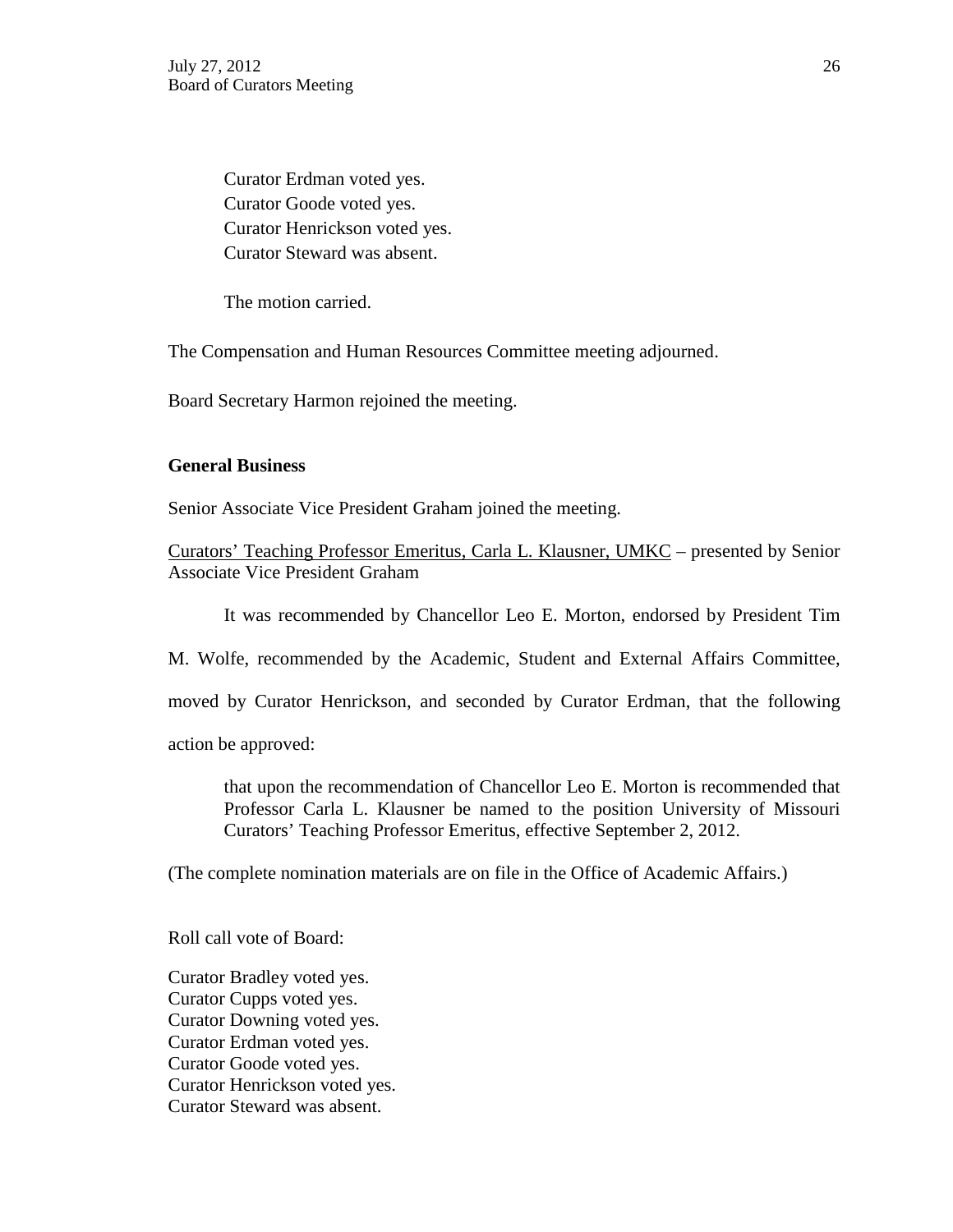The motion carried.

# Curators' Professor, Paul Rudy, UMKC - presented by Senior Associate Vice President Graham

It was recommended by Chancellor Leo E. Morton, endorsed by President

Timothy M. Wolfe, recommended by the Academic, Student and External Affairs

Committee, moved by Curator Henrickson, and seconded by Curator Erdman, that the

following action be approved:

that upon the recommendation of Chancellor Morton, the Provost, and the Conservatory of Music and Dance, it is recommended that Professor Paul Rudy be named to the position University of Missouri Curators' Professor, effective September 1, 2012. Professor Rudy will receive a \$10,000 annual stipend as long as he holds this position. \$5,000 will go to increased compensation (salary and benefits less applicable taxes) with the remaining \$5,000 available for professional expenses associated with his teaching, research, or creative activities. In accordance with Collected Rules and Regulations, 320.070, this appointment is for a period of five years which may be renewed at the discretion of the Chancellor.

(The complete nomination materials are on file with the Office of Academic Affairs.)

Roll call vote of Board:

Curator Bradley voted yes. Curator Cupps voted yes. Curator Downing voted yes. Curator Erdman voted yes. Curator Goode voted yes. Curator Henrickson voted yes. Curator Steward was absent.

The motion carried.

Curators' Teaching Professor, Dennis Merrill, UMKC – presented by Senior Associate Vice President Graham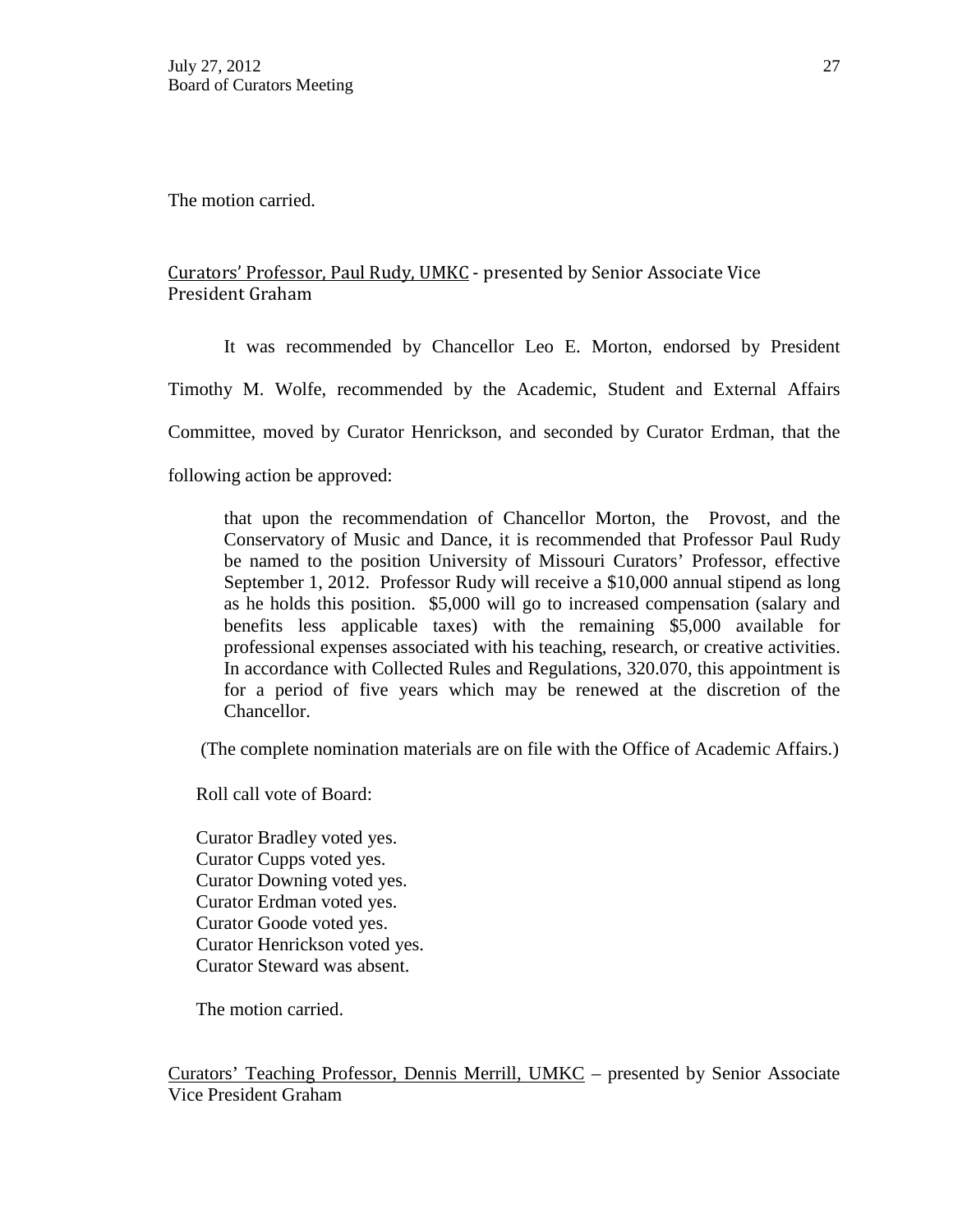It was recommended by Chancellor Leo E. Morton, endorsed by President Timothy M. Wolfe, recommended by the Academic, Student and External Affairs Committee, moved by Curator Henrickson, and seconded by Curator Erdman, that the following action be approved:

that upon the recommendation of Chancellor Morton, the Provost, and the Dean of the College of Arts and Science, it is recommended that Professor Dennis Merrill be named to the position University of Missouri Curators' Teaching Professor, effective September 1, 2012. Professor Merrill will receive a \$10,000 annual stipend as long as he holds this position. \$5,000 will go to increased compensation (salary and benefits less applicable taxes) with the remaining \$5,000 available for professional expenses associated with his teaching, research, or creative activities. In accordance with Collected Rules and Regulations, 320.070, this appointment is for a period of five years which may be renewed at the discretion of the Chancellor.

(The complete nomination materials are on file with the Office of Academic Affairs.)

Roll call vote of Board:

Curator Bradley voted yes. Curator Cupps voted yes. Curator Downing voted yes. Curator Erdman voted yes. Curator Goode voted yes. Curator Henrickson voted yes. Curator Steward was absent.

The motion carried.

Reassuming of the Title Curators' Teaching Professor for Professor Larry Gragg, Missouri S&T – presented by Senior Associate Vice President Graham

It was recommended by Chancellor Cheryl Schrader, endorsed by President

Timothy M. Wolfe, recommended by the Academic, Student and External Affairs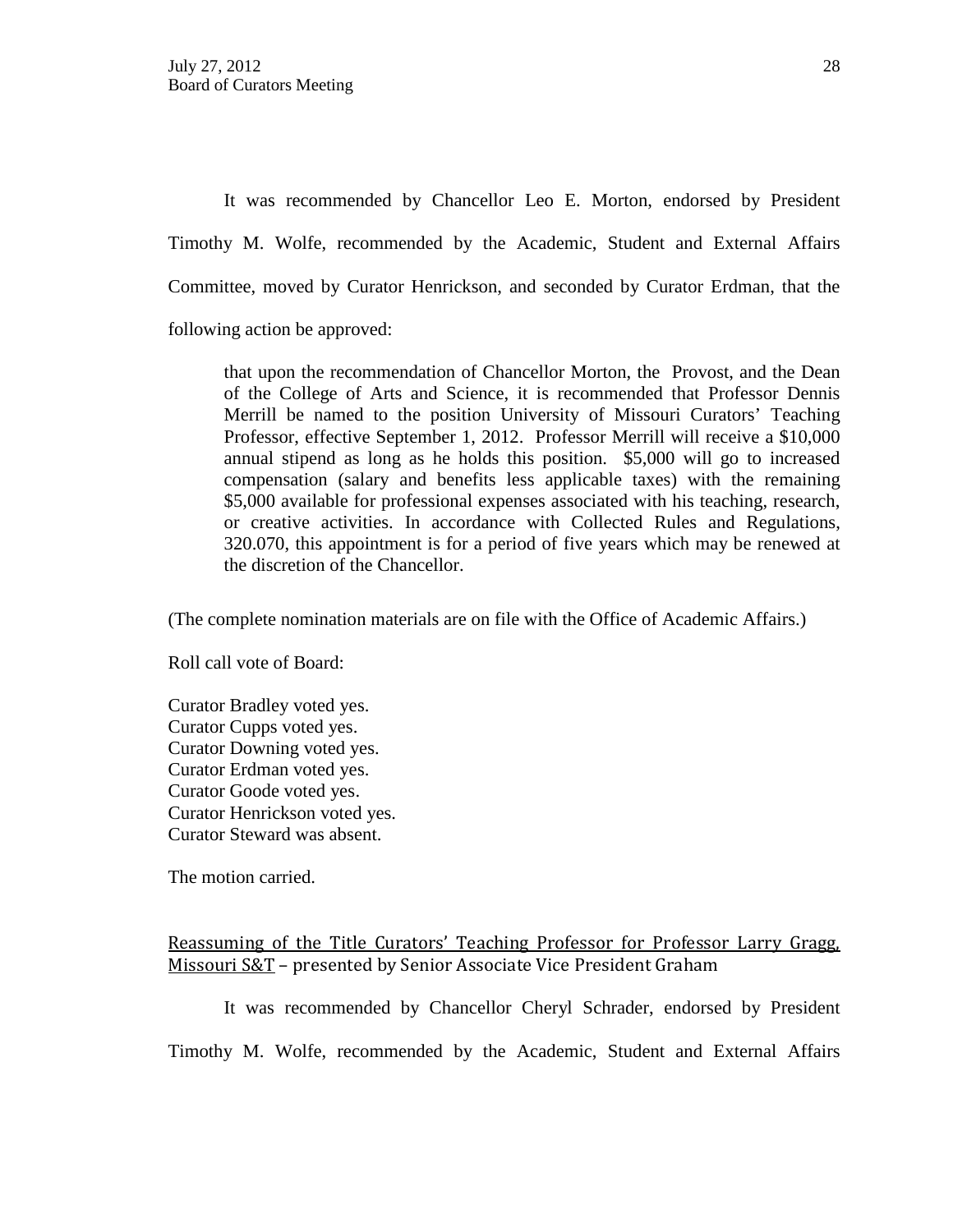Committee, moved by Curator Henrickson, and seconded by Curator Erdman, that the

following action be approved:

that upon the recommendation of Chancellor Schrader and Provost Wray, it is approved that effective September 1, 2012 Larry Gragg, Curators' Teaching Professor, relinquish his title in accordance with section 320.070.D.4.d of the Collected Rules and Regulations so that he may assume the full-time administrative duties and title of Interim Vice Provost for Undergraduate Studies at Missouri University of Science & Technology. Furthermore, it is approved that Professor Gragg be permitted to reassume his title of Curators' Teaching Professor and position upon termination of his appointment as the Interim Vice Provost for Undergraduate Studies.

Roll call vote of Board:

Curator Bradley voted yes. Curator Cupps voted yes. Curator Downing voted yes. Curator Erdman voted yes. Curator Goode voted yes. Curator Henrickson voted yes. Curator Steward was absent.

The motion carried.

Dr. Graham excused himself from the meeting.

General Counsel's Report – presented by General Counsel Owens.

Contract for Employment Extension, Michael F. Alden, MU Director of Athletics – presented by General Counsel Owens

It was recommended by Chancellor Deaton, endorsed by President Wolfe, moved by Curator Erdman and seconded by Curator Cupps, that the following action be

approved: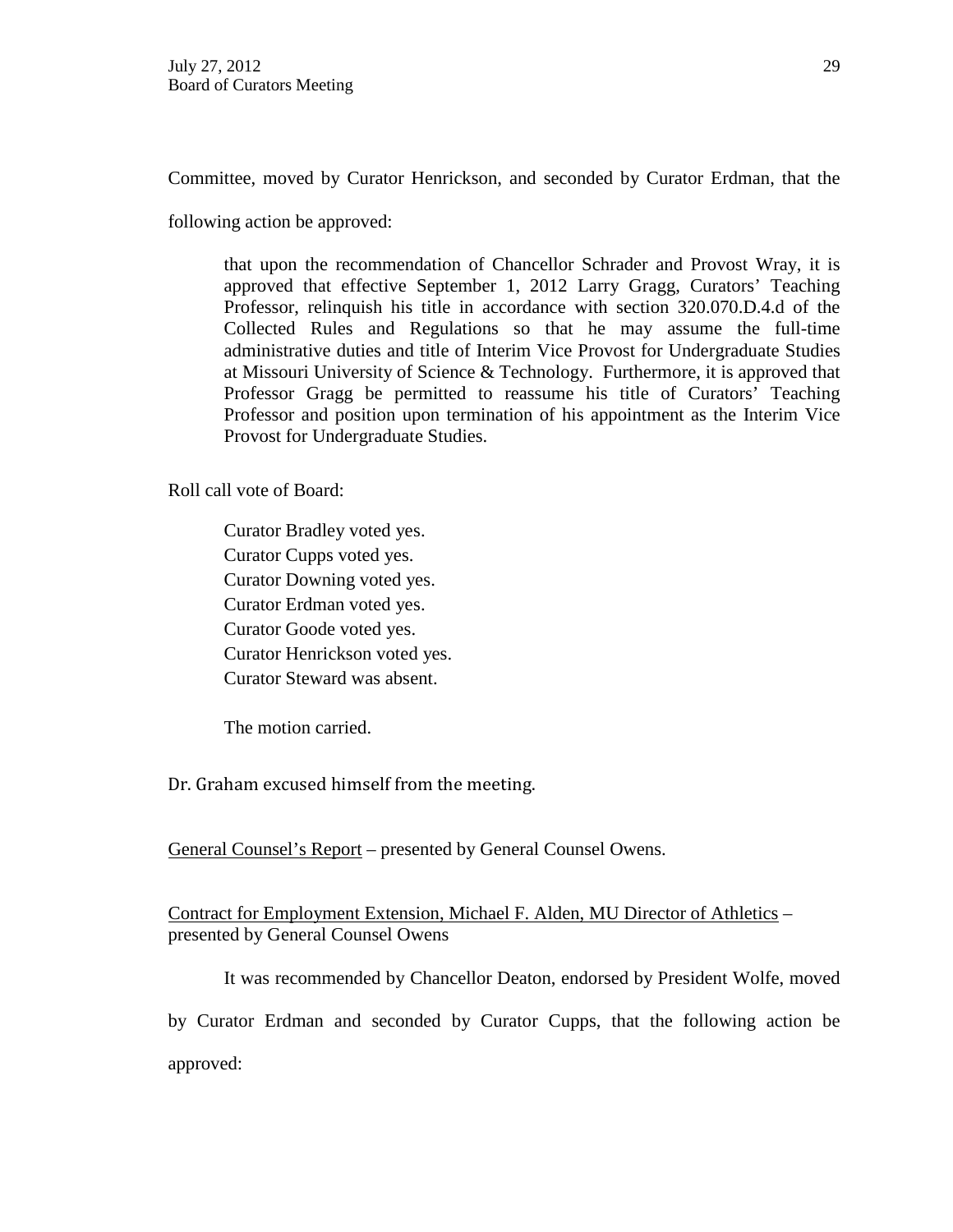Chancellor Deaton and President Wolfe may enter into an agreement with MU Athletics Director Michael F. Alden to extend the duration of his current employment contract by two years to and including June 30, 2019, said agreement to be subject to approval as to legal form by General Counsel Owens.

Roll call vote of the Full Board:

Curator Bradley voted yes. Curator Cupps voted yes. Curator Downing voted yes. Curator Erdman voted yes. Curator Goode voted yes. Curator Henrickson voted yes. Curator Steward was absent.

The motion carried.

University President's Report to the Board of Curators on contracts and personnel – presented by President Wolfe.

It was moved by Curator Erdman and seconded by Curator Downing, that the

meeting of the Board of Curators July 27, 2012, shall be adjourned.

Roll call vote:

Curator Bradley voted yes. Curator Cupps voted yes. Curator Downing voted yes. Curator Erdman voted yes. Curator Goode voted yes. Curator Henrickson voted yes. Curator Steward was absent.

The motion carried.

There being no further business to come before the Board of Curators, the meeting was adjourned at 11:25 A.M., on Friday, July 27, 2012.